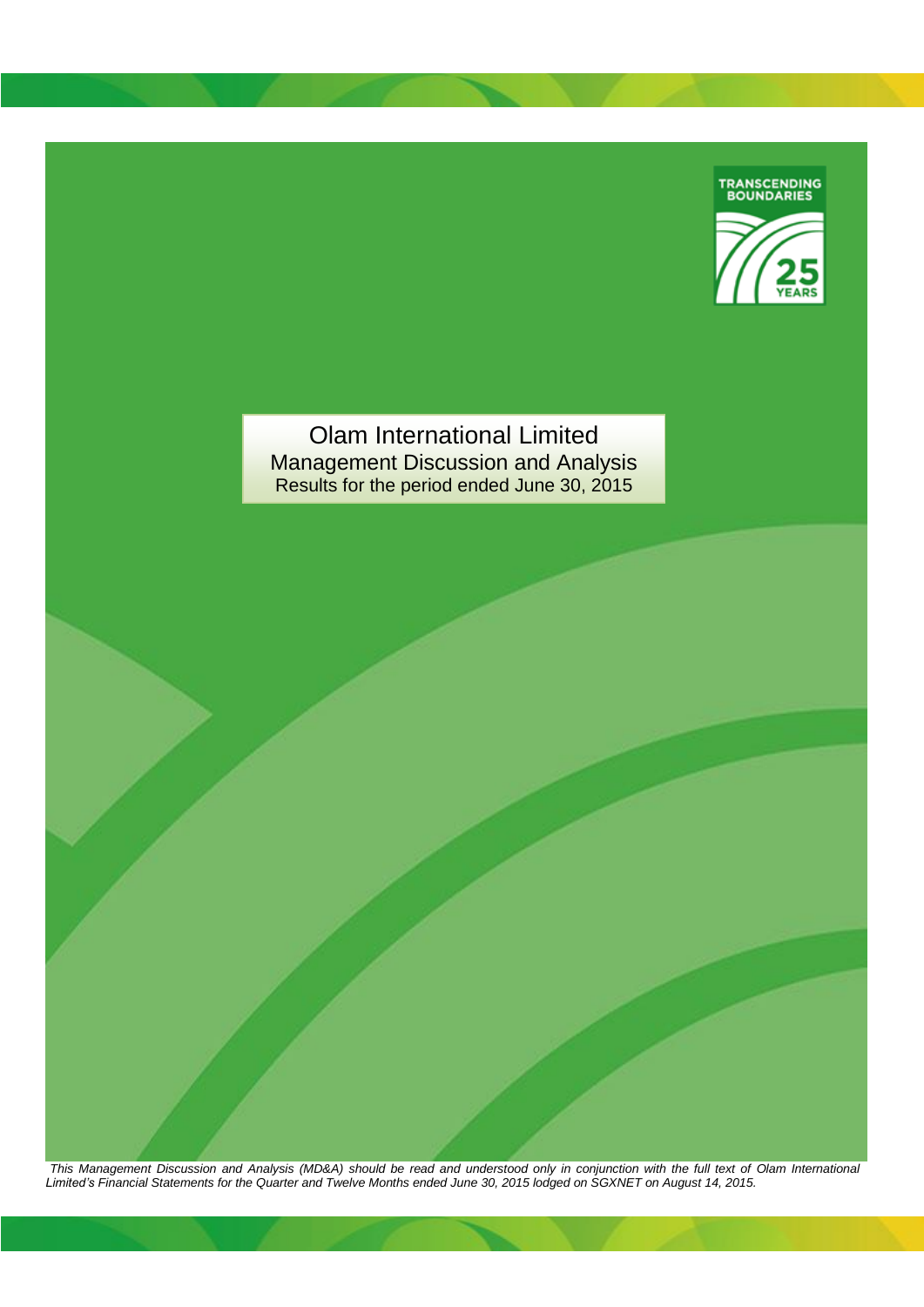# **MANAGEMENT DISCUSSION AND ANALYSIS**

**Results for the period ended June 30, 2015 ("H1 2015" 1 )**

# **Contents**

| Summary of Financial and Operating Results (Jan 2015 – Jun 2015) 10 |  |
|---------------------------------------------------------------------|--|
|                                                                     |  |
|                                                                     |  |
|                                                                     |  |
|                                                                     |  |
|                                                                     |  |
|                                                                     |  |
|                                                                     |  |
|                                                                     |  |
|                                                                     |  |
|                                                                     |  |
|                                                                     |  |
|                                                                     |  |
|                                                                     |  |
|                                                                     |  |

<span id="page-1-0"></span> *1 The Company had announced a fiscal year-end change from June 30 to December 31. With this change, the Company's current fiscal year, which began on July 1, 2014 will end on December 31, 2015. Thereafter, the Company will follow a January to December fiscal year. The numbers presented and analysed in the MD&A from Pages 3-21 are for the second quarter ("Q2 2015") and half year ("H1 2015") ended June 30, 2015 and are compared to the prior corresponding quarter ("Q2 2014") and half year ("H1 2014") ended June 30, 2014. See additional explanation on pages 6-7.*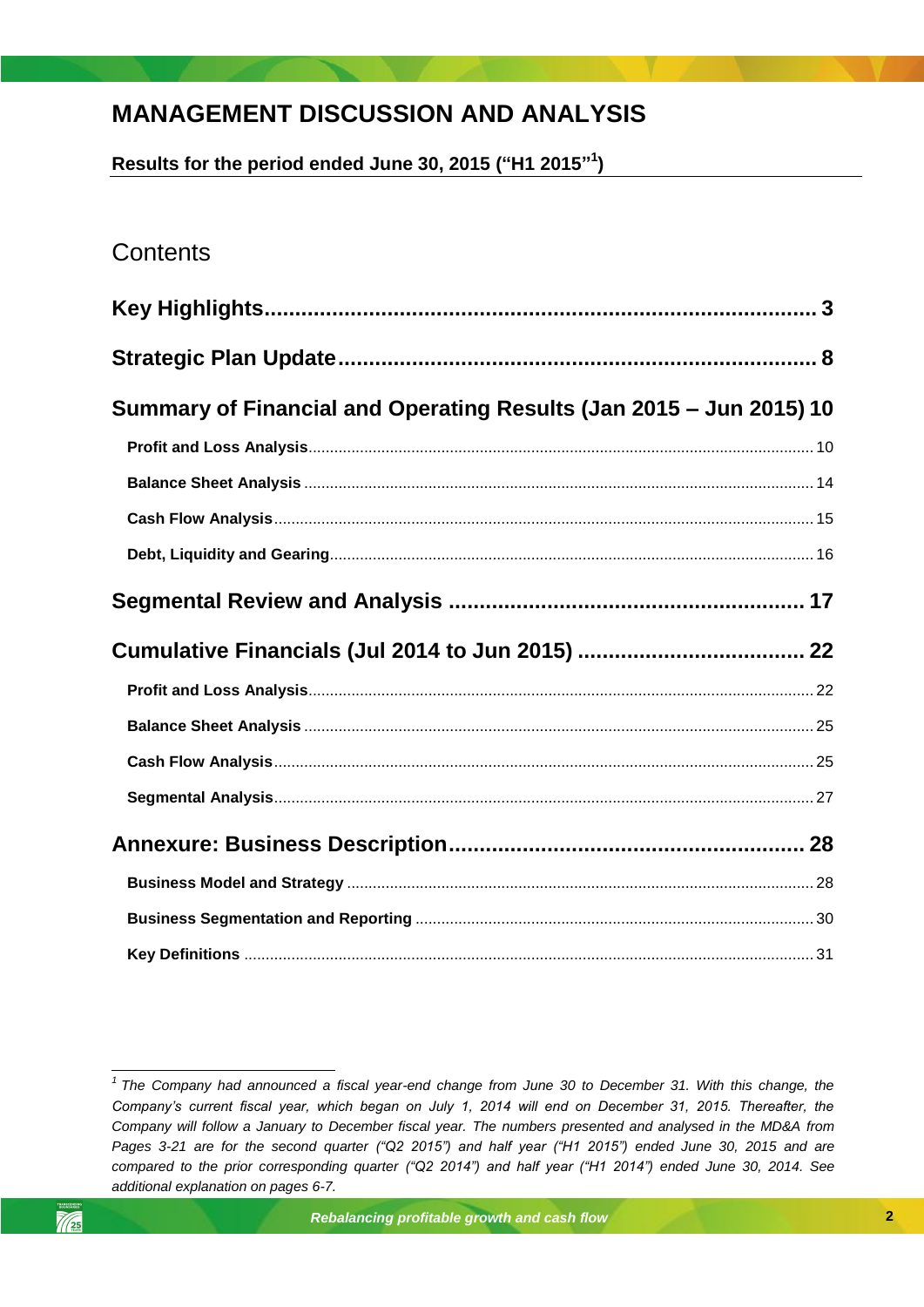## **Key Highlights**

|                                                |         |          |          |         |         | SGD Mn   |
|------------------------------------------------|---------|----------|----------|---------|---------|----------|
|                                                | H1 2015 | H1 2014  | % Change | Q2 2015 | Q2 2014 | % Change |
| Volume ('000 MT)                               | 5,586.7 | 7,516.3  | (25.7)   | 2,903.8 | 3,498.3 | (17.0)   |
| Revenue                                        | 9,132.7 | 10,594.0 | (13.8)   | 4,811.6 | 5,757.7 | (16.4)   |
| Net loss in fair value<br>of biological assets | (33.9)  | 8.4      | n.m.     | (19.2)  | 17.1    | n.m.     |
| <b>EBITDA</b>                                  | 615.2   | 604.0    | 1.9      | 285.1   | 268.7   | 6.1      |
| Depreciation &<br>Amortisation                 | (109.9) | (105.0)  | 4.7      | (57.4)  | (47.5)  | 20.9     |
| Net Finance costs                              | (224.3) | (245.6)  | (8.7)    | (101.1) | (104.4) | (3.2)    |
| <b>Taxation</b>                                | (64.9)  | (62.8)   | 3.3      | (35.2)  | (25.2)  | 39.7     |
| <b>Exceptional items</b>                       | (97.7)  | 277.2    | n.m.     | (0.5)   | (16.7)  | n.m.     |
| PAT                                            | 118.4   | 467.8    | (74.7)   | 90.8    | 74.8    | 21.3     |
| <b>PATMI</b>                                   | 126.0   | 428.0    | (70.6)   | 94.7    | 31.8    | 197.6    |
| <b>Operational PATMI</b>                       | 223.7   | 150.8    | 48.3     | 95.2    | 48.5    | 96.3     |

### **Financial Performance**

- Olam achieved **strong underlying performance** in H1 2015 with **Operational Profit After Taxes and Minority Interests (PATMI** after excluding exceptional items) **up by 48.3% to S\$223.7 million** (H1 2014: S\$150.8 million).
- *Rebalancing profitable growth and cash flow* Reported PATMI for H1 2015 includes a net exceptional loss of S\$97.7 million mainly **Reported PATMI**, as a result of exceptional items that were highlighted in Q1 2015, **was lower by 70.6% at S\$126.0 million** for H1 2015 (H1 2014: S\$428.0 million). from the buyback of bonds concluded in Q1 2015. This buyback is expected to generate interest savings of approximately S\$55.0 to S\$60.0 million per annum over the next three years. It should be noted that reported PATMI for H1 2014 included an exceptional gain of S\$277.2 million principally from the revaluation of our stake in PureCircle Limited (S\$270.3 million) and the sale and leaseback of Australian almond assets (S\$65.4 million).
- **Sales volume declined by 25.7%** as compared to H1 2014 on account of reduced volumes from lower margin businesses that were discontinued or restructured in line with our strategic plan objectives. The most significant impact on volumes was due to the discontinued Grains operations within the Food Staples & Packaged Foods segment.
- **Earnings Before Interest, Tax, Depreciation, and Amortisation (EBITDA) increased by 1.9% to S\$615.2 million** in H1 2015 compared to S\$604.0 million in H1 2014 with continuing growth across most platforms partly offset by underperformance in some profit centres.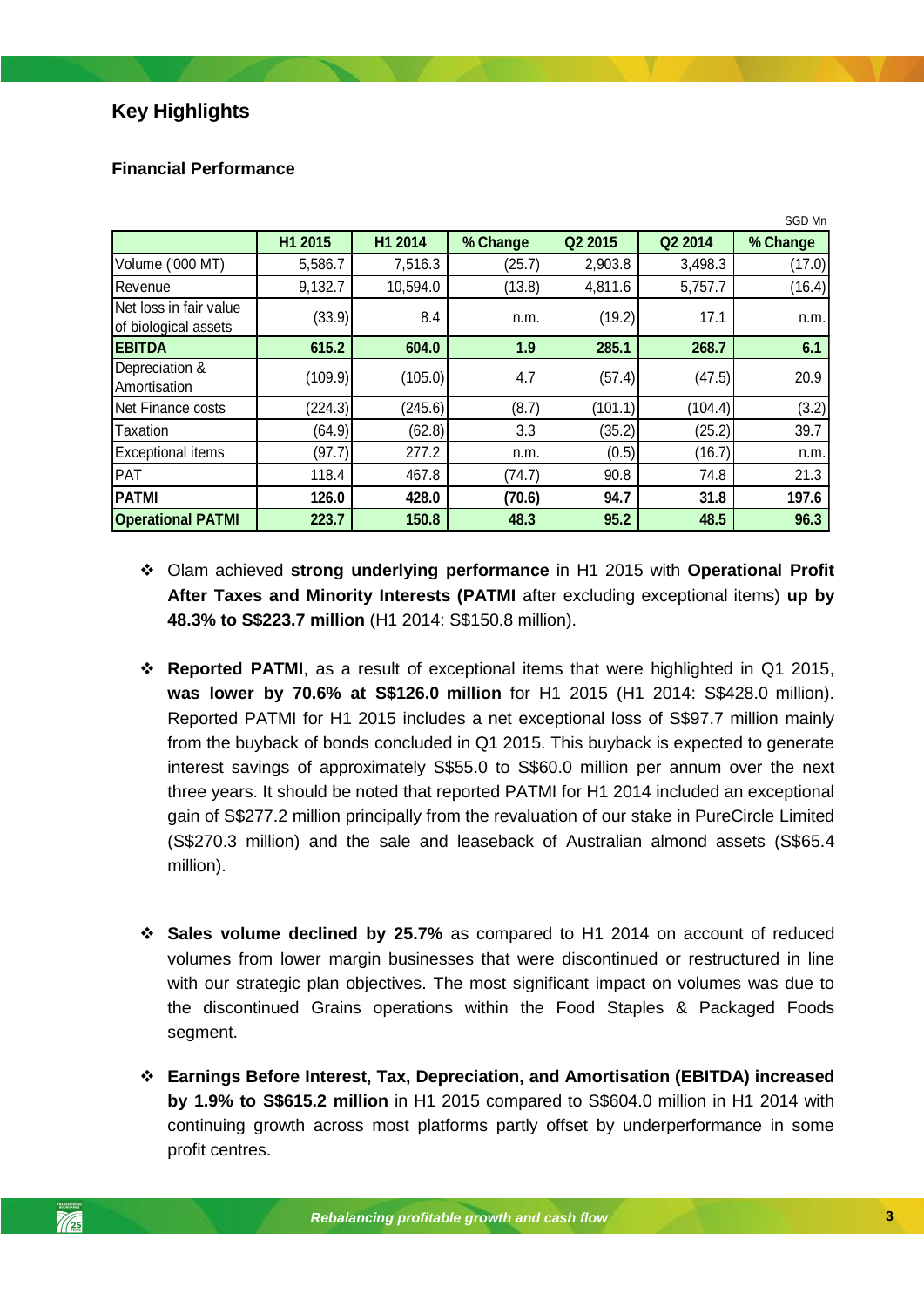- These results also included a **net loss of S\$33.9 million** for H1 2015 on the **fair valuation of biological assets** compared to a **net gain of S\$8.4 million** in H1 2014.
- **Net finance costs** (excluding the one-time charge on the buyback of bonds) were lower at **S\$224.3 million** in H1 2015 compared to **S\$245.6 million** in H1 2014 due to various initiatives undertaken to optimise debt tenors and cost of borrowing. This reduction was partly offset by higher cost local currency loans for our import and domestic distribution businesses, which helped to partially mitigate the impact of sharp currency devaluation in some markets.
- **Depreciation and amortisation** was marginally **higher at S\$109.9 million** in H1 2015 **compared to S\$105.0 million** in H1 2014 due to higher amortisation from the acquisition of McCleskey Mills, Inc. ("MMI").
- **Tax expenses** (excluding tax on exceptional items) for H1 2015 were **marginally higher at S\$64.9 million** as compared to **S\$62.8 million** for the prior corresponding period.
- We incurred gross **cash capital expenditure (Capex) of S\$446.4 million** in H1 2015 as compared to S\$258.8 million in H1 2014. Net of disposals, we invested cash of **S\$208.5 million** in H1 2015 as against a cash release of S\$56.4 million in H1 2014. It must be noted that the Capex for H1 2015 includes an investment of S\$234.7 million for the acquisition of MMI. Excluding this investment, the gross **Capex spend in H1 2015** was **S\$211.6 million** which is a **reduction of 18.2%** over the corresponding prior period.
- \* We generated **positive free cash flow to firm** of **S\$135.0** million during the current period as against S\$253.5 million in H1 2014. This was achieved by a combination of higher operating cash and divestment cash flows and lower working capital deployed, which was offset by the investment in MMI.
- **Net gearing of 1.82 times** at June 30, 2015 was constant as compared to June 30, 2014, and in line with our 2016 objective of operating at or below 2.0 times.
- \* Subsequent to the strategic plan announcement in April 2013, we have completed 20 **strategic initiatives** to-date which have **released cash of S\$966.1 million**, generated a **P&L gain of S\$125.2 million** and added **S\$154.2 million directly to our capital reserves**.
- The Board of Directors has declared an **interim (one-tier tax exempt) dividend of 2.5 cents per share**.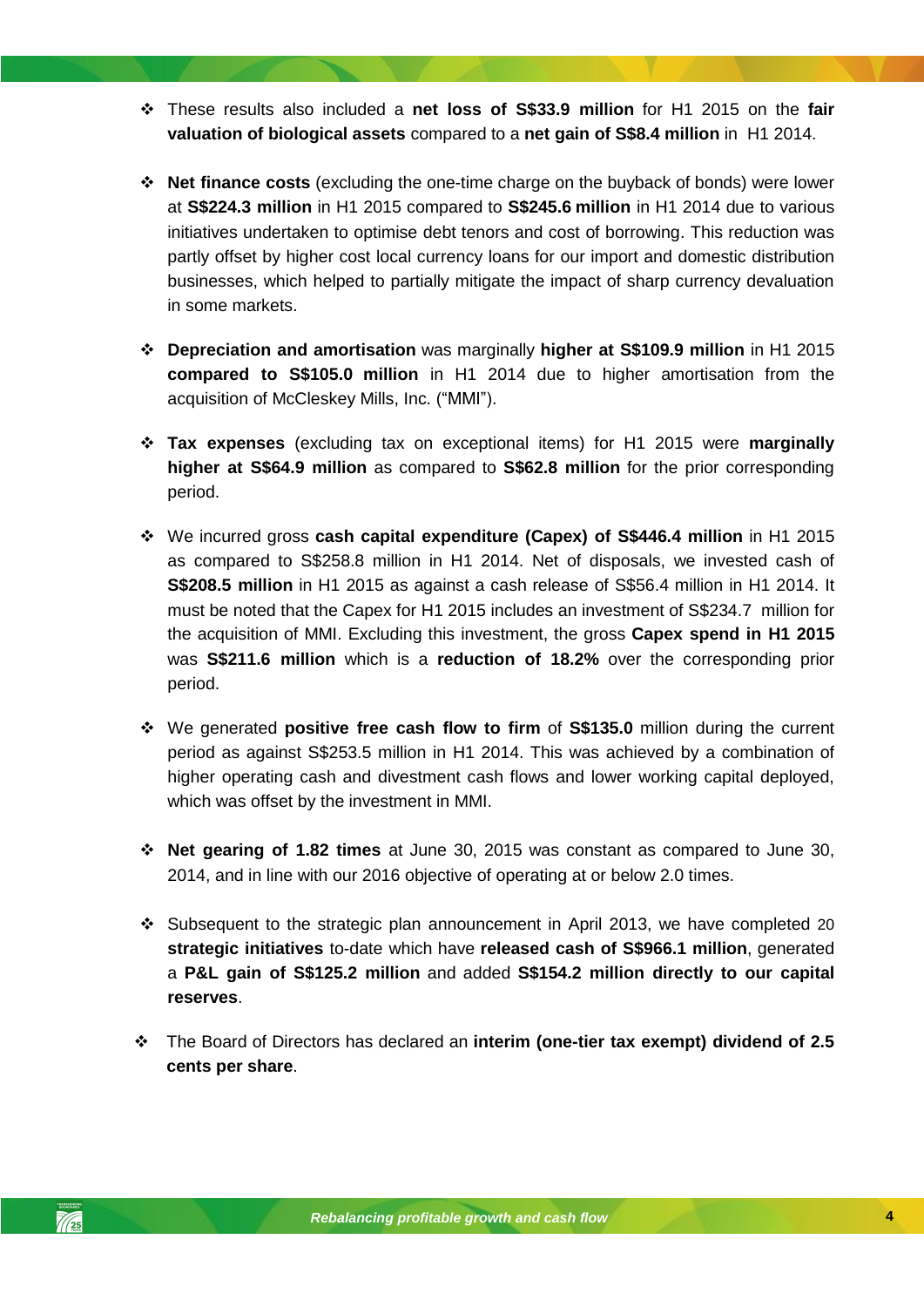- On January 12, 2015, the Company announced the **sale of its Australian wool business**, Western Wool Marketing to Quality Wool of Australia.
- On January 28, 2015, the Company completed the **acquisition of MMI** for a cash consideration of US\$178.0 million (S\$234.7 million). The final purchase price allocation for the acquisition is expected to be completed by September 2015.
- On February 2, 2015, the Company announced **the completion of the sale of a 25.0% stake in its Packaged Foods business to Sanyo Foods Co. Ltd**. ("Sanyo Foods"). The Company received **cash proceeds of US\$167.5 million (S\$219.1 million)** and generated a capital gain of **S\$106.2 million which was added directly to its capital reserves.** Following the completion of the sale, Olam owns 75.0% of Caraway Pte Ltd. ("Caraway"), the holding company for all of the Company's Packaged Foods businesses with the balance 25.0% owned by Sanyo Foods.
- On March 2, 2015, the Company announced its participation in the **Republic of Gabon's ("RoG") GRAINE out-grower plantation programme** through a joint venture in which RoG will hold 51.0% equity ownership and the Company will hold the balance 49.0%.
- $\div$  The closure of the ADM Cocoa acquisition is currently expected in Q4 2015.

#### *Rebalancing profitable growth and cash flow* **Financing**

**M&A**

- On January 15, 2015, the Company announced the issuance of **US\$50.0 million 5 year Senior Notes** due 2020 in a private placement to an institutional investor in Japan at a fixed coupon of 4.00%.
- $\div$  On January 28, 2015, the Company announced that it had exercised its option to **redeem all of the outstanding US\$750.0 million 6.75% bonds** due 2018 at a redemption price of 103.375% of the principal amount. Consequent to the redemption, the Company recorded a **one-time charge of S\$98.4 million in H1 2015** towards payment of redemption premium, amortisation of deferred expenses and the write back of the changes in the fair valuation of the bond from inception till June 30, 2014.

The bonds, which were initially issued at 95% of their principal amount, had an effective interest cost of 8.08%. By exercising the redemption option, the Company has replaced these bonds using short and medium term borrowing at an effective cost of ~2.00% to 2.50% per annum thereby **saving approximately S\$55.0 to S\$60.0 million of interest per annum** over the next three years.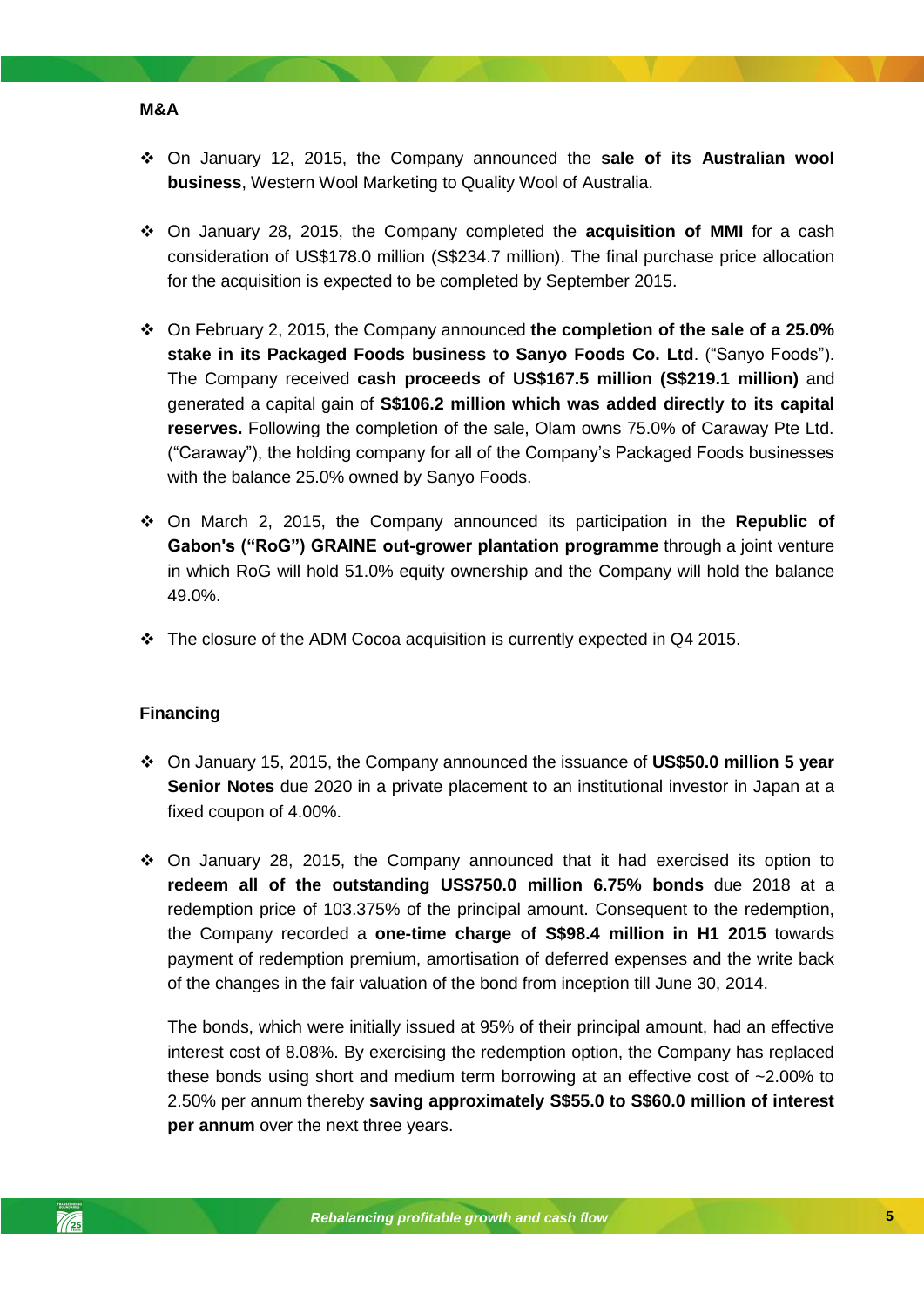- On March 17, 2015, the Company announced the issuance of **A\$125.0 million 4.875% 5 year Senior Unsecured Notes due 2020**. On March 19, 2015, the Company announced the issuance of additional notes of A\$25.0 million, thereby increasing the total aggregate principal amount of the **combined issuance to A\$150.0 million at an issue price of 100.069%** of their principal amount. The **post-swap US Dollar fixed coupon for the combined 5 year tenor issuance is 3.975% per annum**.
- On April 29, 2015, the Company announced the issuance of an **additional A\$30.0 million 5 year Senior Unsecured Notes due 2020** which would be fungible with the A\$150.0 million issuance. **The effective post-swap US Dollar fixed coupon on the new issuance was 3.60% per annum for 5 years**, which was at a significant discount to the prevailing secondary prices of the Company's outstanding bonds**.**
- Post H1 2015, the Company announced that it had secured a **US\$800.0 million revolving credit facility** (the "Facility") for its US subsidiaries. The Facility consists of a two-year and three-year tranche of US\$400.0 million each. Proceeds from the Facility will be used to pre-pay existing debt and for supporting our growing businesses in the US. As a result of the pre-payment, we are likely to incur a one-time cost in Q3 2015 which will be offset by future interest savings from the Facility.

### **Others**

- consolidation and reporting requirements of our majority shareholder. On January 8, 2015, we announced a **fiscal year-end change from June 30 to December 31.** This change was done to align our fiscal year to comply with the Group
- With this change, for the purpose of statutory reporting (SGXNET) the quarterly and cumulative financials will be presented for the current fiscal year which began on July 1, 2014 and will end on December 31, 2015.
- As part of the transition to the new fiscal year, the numbers presented and analysed in the MD&A are for the second quarter ("Q2 2015") and half year ("H1 2015") ended June 30, 2015 on the new fiscal year basis (January 1, 2015 to December 31, 2015) and are compared to the prior corresponding periods.
- $\div$  To aid comparison on the previous fiscal year basis (July to June), we are also presenting the financials for the 12 months ended June 30, 2015 ("12M FY15") as compared to the prior corresponding period ("12M FY14") in the Cumulative Financials section of the MD&A.
- In addition, pro-forma historical financial statements (profit and loss statement, balance sheet, abridged cash flow) as well as business and value chain segmental analysis have been re-stated to the new financial year (January to December) for the past three years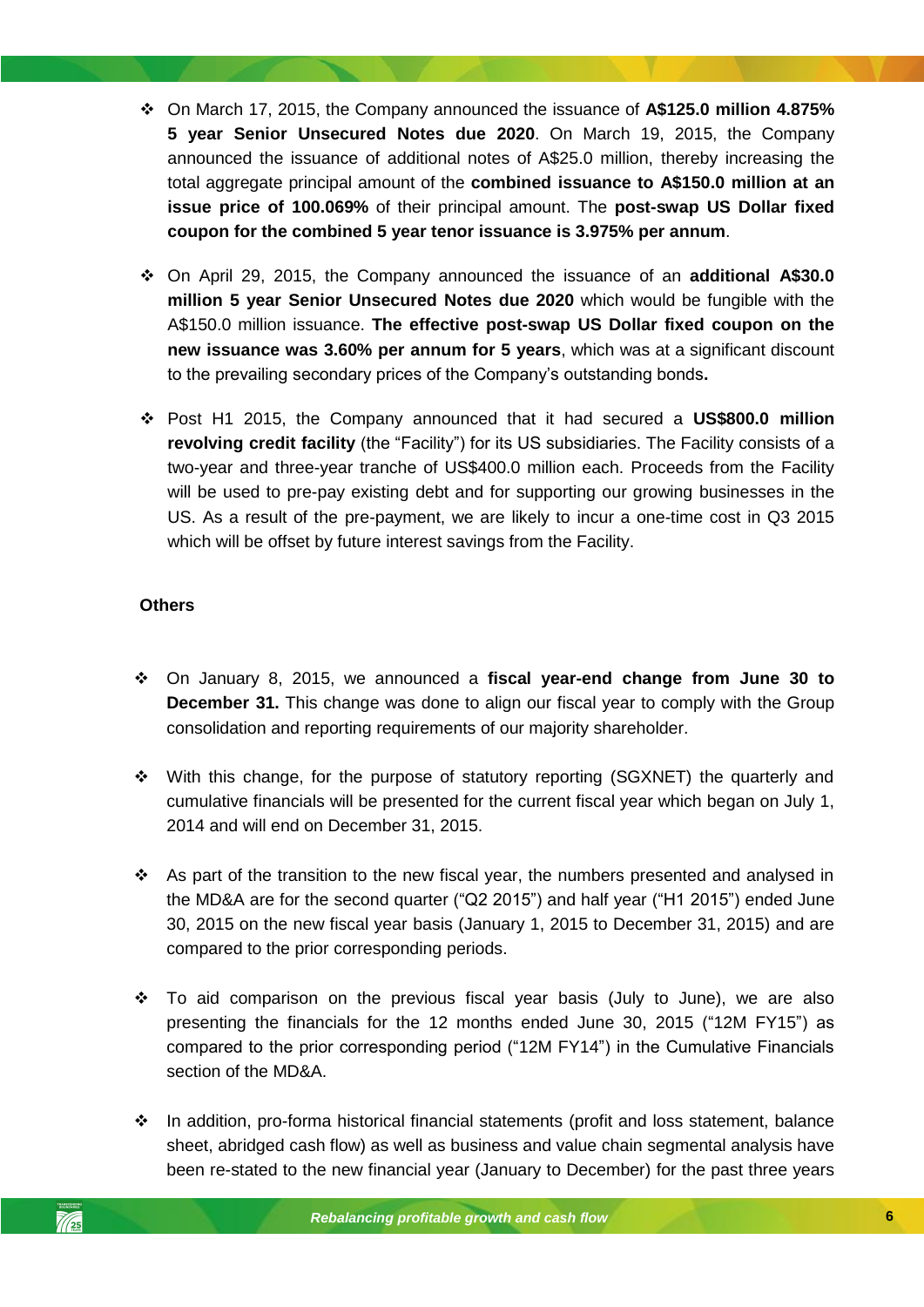(2012, 2013 and 2014) to facilitate analysis. These were disclosed via SGXNET on May 11, 2015, and are also available on our website [\(www.olamgroup.com\)](http://www.olamgroup.com/)

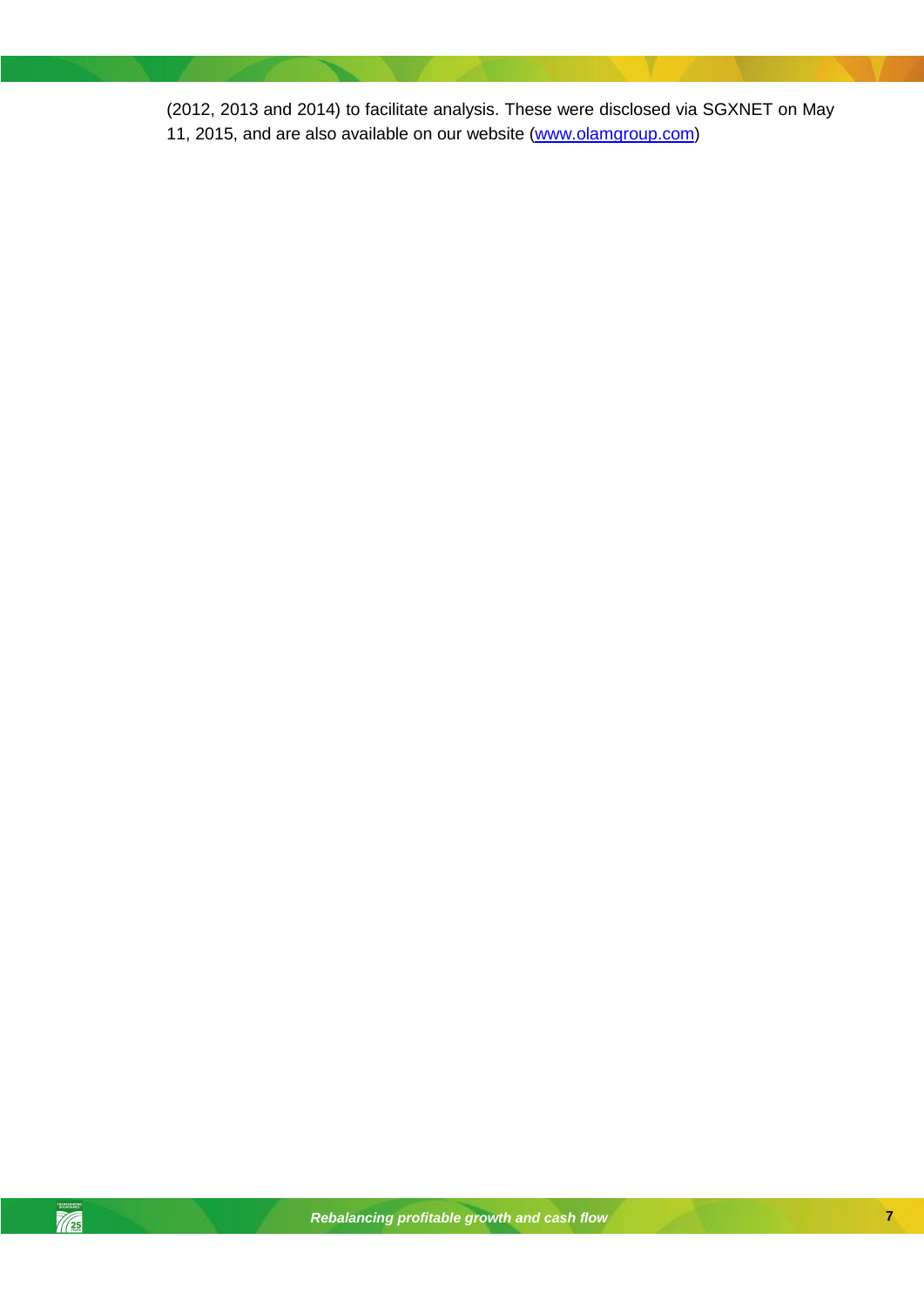### <span id="page-7-0"></span>**Strategic Plan Update**

### **1. Recalibrate the pace of investments**

We incurred gross **Capex of S\$446.4 million** in H1 2015 **as compared to S\$258.8 million**  in H1 2014. The Capex for H1 2015 includes an investment of approximately S\$234.7 million for the acquisition of MMI which was not a part of the strategic plan Capex guidance. Excluding this investment, the gross Capex spend in H1 2015 was S\$211.6 million which is a reduction of 18.2% over the corresponding prior period.

### **2. Optimise balance sheet**

**Several initiatives have been undertaken towards optimising working capital utilisation** across the supply chain, including a reduction in inventory levels, receivable factoring, securing higher supplier credit and prioritisation of higher margin transactions within each business unit.

In addition, **various initiatives to optimise the balance sheet and improve returns have also been completed**. These include the sale-and-leaseback of Dairy farming land in Uruguay, almond plantation assets in the US and Australia, the repurchase of long term unsecured bonds of **US\$30.0 million** issued by NZ Farming Systems Uruguay Limited ("NZFSU") and the repurchase of 7.0% **perpetual capital securities** and 6.0% **fixed rate notes** due 2022 **aggregating S\$54.2 million**.

### **3. Pursue opportunities for unlocking intrinsic value**

Japan, the sale of Dirranbandi and Collymongle cotton gins in Australia, the sale of a 50.0% We have **completed several initiatives**, including the sale of our basmati rice mill in India, the sale of a 25.5% interest in our instant noodles business in Nigeria to Sanyo Foods of stake in our Grains origination operation – Olam Lansing Canada, the sale of 9.8% equity stake in our Dairy processing operation – Open Country Dairy (OCD), New Zealand, the sale of 20.0% stake in the SEZ to the Republic of Gabon, the sale of 80.0% stake in our Australian grains business to Mitsubishi Corporation, sale of equity in our upstream Palm and Rubber joint ventures in Gabon to the Republic of Gabon and the sale of 25.0% stake in our Packaged Foods business to Sanyo Foods.

### **4. Optimise shape of portfolio and reduce complexity**

In addition to the **partial divestment of our Wood Products business in Gabon**, we sold our **Timber subsidiary** Compagnie Forestière des Abeilles SA ("CFA") in Gabon for **US\$6.0 million**. We also **exited from the Rice distribution business** in Côte d'Ivoire, announced the **sale of our Australian wool business** and closed a **vegetable dehydrates facility in the US**.

These transactions will help bring a sharper focus to the business and are expected to reduce operating costs going forward.

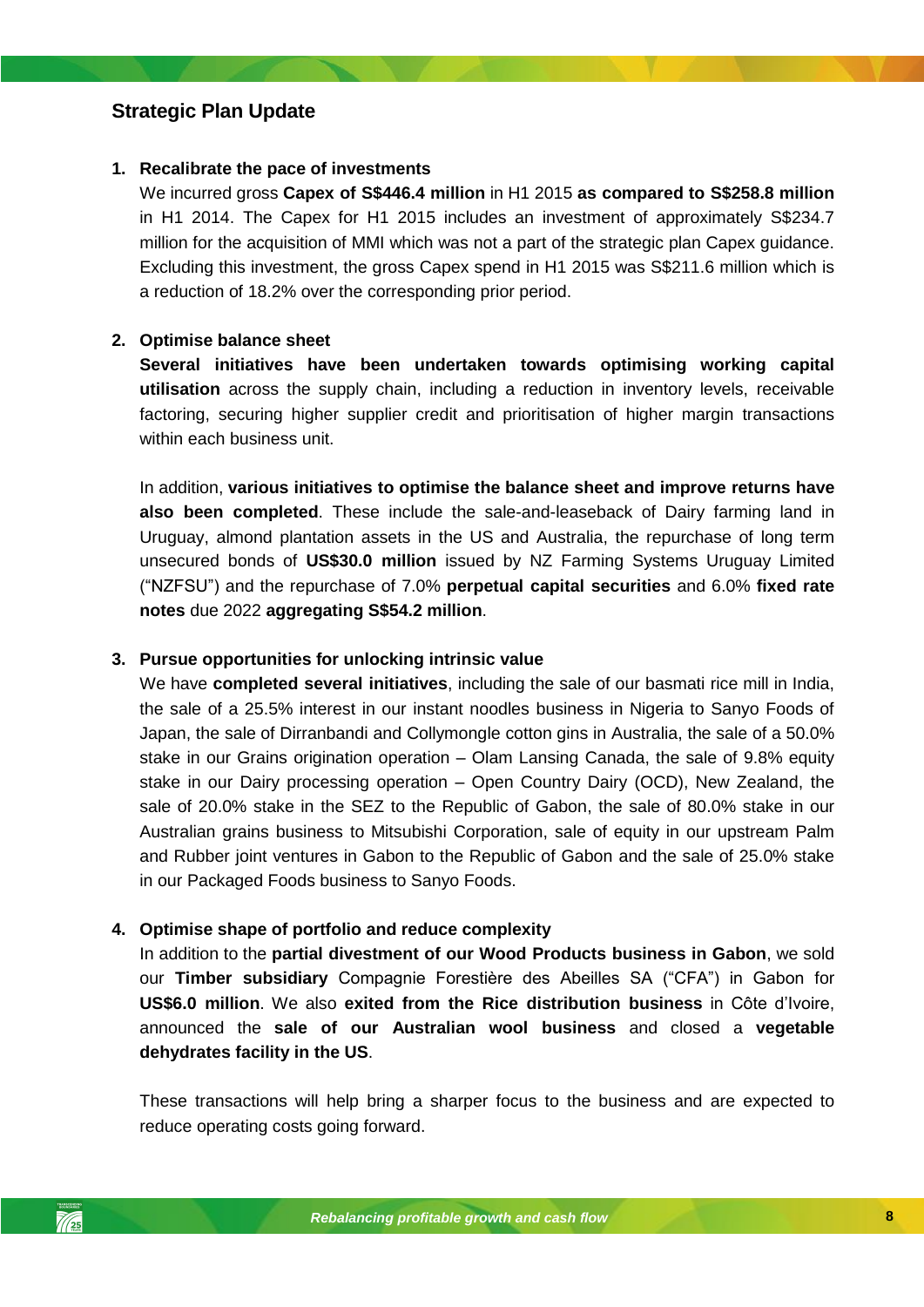**In summary, initiatives already completed** have **released cash of S\$966.1 million,**  generated a **P&L gain of S\$125.2 million** and added **S\$154.2 million to** our **capital reserves:**

|                                                           |                                 |               |                                                  | SGD Mn                     |
|-----------------------------------------------------------|---------------------------------|---------------|--------------------------------------------------|----------------------------|
| <b>Summary of Completed Strategic Plan Initiatives</b>    | Number of<br><b>Initiatives</b> | P&L<br>impact | <b>Addition to</b><br>capital<br><b>reserves</b> | <b>Cash flow</b><br>impact |
| Closed in 2012                                            | 1                               | 17.4          |                                                  | 68.6                       |
| Closed in 2013                                            | 4                               | 18.2          | 14.2                                             | 65.5                       |
| Sale and Leaseback of Almond Plantation Assets, Australia |                                 | 65.4          |                                                  | 233.2                      |
| Divestment of Olam Lansing JV, Canada                     |                                 |               |                                                  | 6.8                        |
| Sale of Timber Assets, Gabon                              |                                 | (14.6)        |                                                  | 22.8                       |
| Repurchase of Bonds and Perpetual Securities              |                                 | 1.0           | 2.3                                              |                            |
| Sale of 9.8% stake in OCDL, New Zealand                   |                                 | (0.6)         |                                                  | 35.1                       |
| Australian Grains JV with Mitsubishi Corporation          |                                 | 28.8          |                                                  | 79.8                       |
| Sale of Timber Subsidiary in Gabon                        |                                 | (22.6)        |                                                  | 7.5                        |
| Sale of Collymongle Cotton Gin, Australia                 |                                 | 6.0           |                                                  | 9.9                        |
| Sale of 20% stake in SEZ to RoG, Gabon                    |                                 |               |                                                  | 74.8                       |
| Sale of Dairy Processing Plant, Cote d'Ivoire             |                                 | 13.2          |                                                  | 32.7                       |
| Sale of 10%/20% stake in Palm/Rubber to RoG, Gabon        |                                 |               | 31.5                                             | 40.0                       |
| Sale and Leaseback of Dairy Farm Land, Uruguay            |                                 | 20.4          |                                                  | 70.4                       |
| Sale of Australian Wool Business                          |                                 | (2.7)         |                                                  |                            |
| Closure of SVI dehydrates facility, US                    |                                 | (4.7)         |                                                  |                            |
| Closed in 2014                                            | 14                              | 89.6          | 33.8                                             | 612.9                      |
| Sale of 25% stake in Packaged Foods BU to Sanyo Foods     |                                 |               | 106.2                                            | 219.1                      |
| Closed in 2015                                            | 1                               |               | 106.2                                            | 219.1                      |
| <b>Total</b>                                              | 20                              | 125.2         | 154.2                                            | 966.1                      |

Note 1: Cash proceeds for some 2014 initiatives are being received in 2015.

Note 2: Figures in the table above may change to reflect the closing balance sheet position and changes in the closing exchange rates from the date of completion till the date of reporting.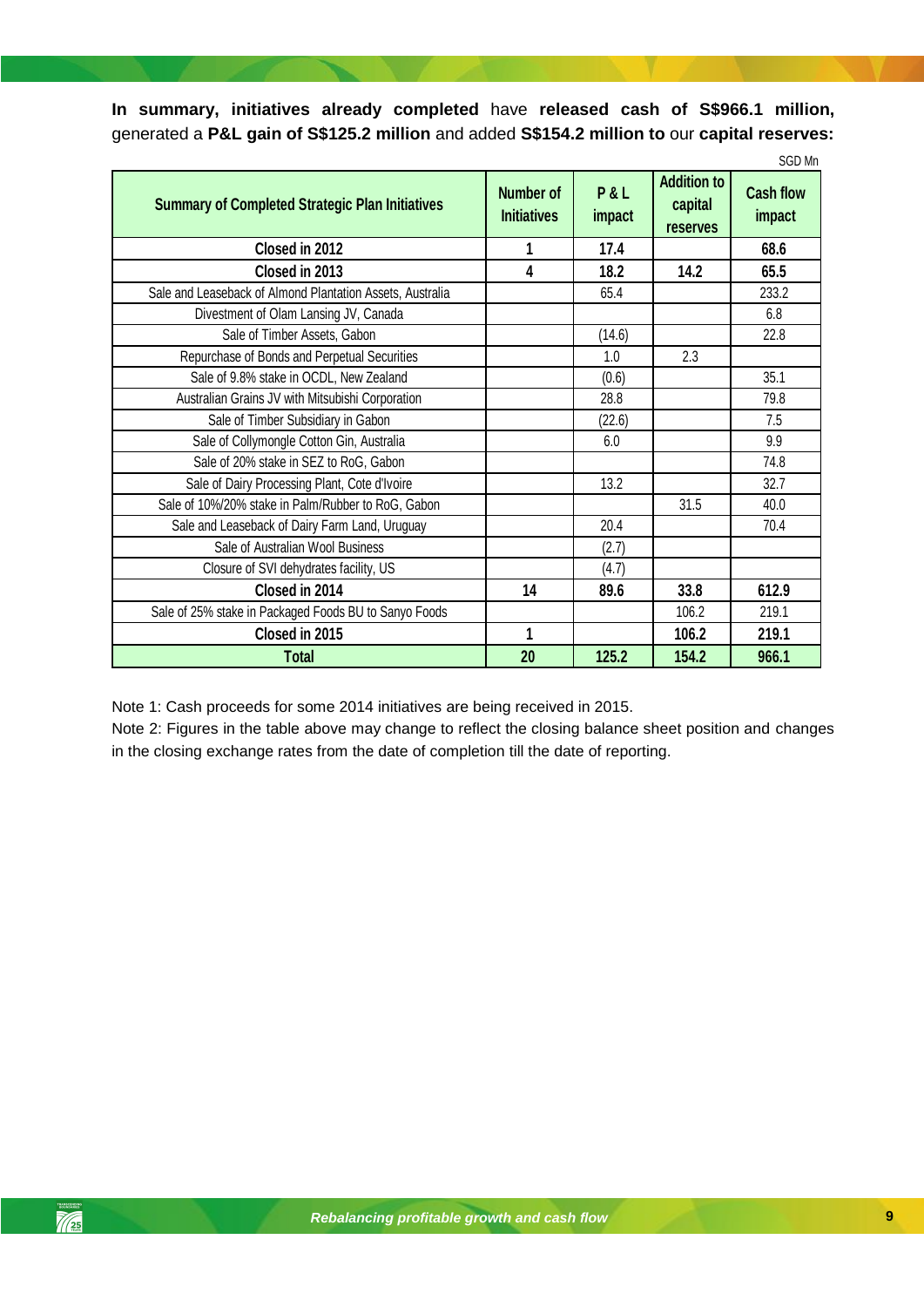## <span id="page-9-0"></span>**Summary of Financial and Operating Results (Jan 2015 – Jun 2015)**

### <span id="page-9-1"></span>**Profit and Loss Analysis**

|                                                                        |           |           |          |           |           | SGD Mn   |
|------------------------------------------------------------------------|-----------|-----------|----------|-----------|-----------|----------|
|                                                                        | H1 2015   | H1 2014   | % Change | Q2 2015   | Q2 2014   | % Change |
| <b>Volume ('000 MT)</b>                                                | 5,586.7   | 7,516.3   | (25.7)   | 2,903.8   | 3,498.3   | (17.0)   |
| Revenue                                                                | 9,132.7   | 10,594.0  | (13.8)   | 4,811.6   | 5,757.7   | (16.4)   |
| Other Income<br>(excl. exceptional items)                              | 28.6      | 38.7      | (26.3)   | 16.2      | 23.0      | (29.4)   |
| Cost of sales                                                          | (8,055.0) | (9,589.2) | (16.0)   | (4,328.4) | (5,256.8) | (17.7)   |
| Overhead expenses                                                      | (427.0)   | (446.1)   | (4.3)    | (211.0)   | (243.0)   | (13.2)   |
| Other operating expenses                                               | (25.3)    | 1.1       | n.m.     | 11.9      | (22.5)    | n.m.     |
| Net loss in fair value of<br>biological assets                         | (33.9)    | 8.4       | n.m.     | (19.2)    | 17.1      | n.m.     |
| Share of results from jointly<br>controlled entities and<br>associates | (4.9)     | (2.9)     | 69.8     | 3.9       | (6.7)     | n.m.     |
| <b>EBITDA</b>                                                          | 615.2     | 604.0     | 1.9      | 285.1     | 268.7     | 6.1      |
| EBITDA %                                                               | 6.7%      | 5.7%      |          | 5.9%      | 4.7%      |          |
| Depreciation & Amortisation                                            | (109.9)   | (105.0)   | 4.7      | (57.4)    | (47.5)    | 20.9     |
| <b>EBIT</b>                                                            | 505.3     | 499.0     | 1.3      | 227.7     | 221.2     | 2.9      |
| <b>Exceptional items</b>                                               | (97.7)    | 277.2     | n.m.     | (0.5)     | (16.7)    | n.m.     |
| <b>Net Finance costs</b>                                               | (224.3)   | (245.6)   | (8.7)    | (101.1)   | (104.4)   | (3.2)    |
| PBT                                                                    | 183.3     | 530.6     | (65.5)   | 126.0     | 100.1     | 25.9     |
| Taxation                                                               | (64.9)    | (62.8)    | 3.3      | (35.2)    | (25.2)    | 39.7     |
| <b>PAT</b>                                                             | 118.4     | 467.8     | (74.7)   | 90.8      | 74.8      | 21.3     |
| PAT%                                                                   | 1.3%      | 4.4%      |          | 1.9%      | 1.3%      |          |
| Non-controlling interests                                              | (7.6)     | 39.8      | n.m.     | (3.9)     | 43.0      | n.m.     |
| <b>PATMI</b>                                                           | 126.0     | 428.0     | (70.6)   | 94.7      | 31.8      | 197.6    |
| PATMI %                                                                | 1.4%      | 4.0%      |          | 2.0%      | 0.6%      |          |
| <b>Operational PATMI</b>                                               | 223.7     | 150.8     | 48.3     | 95.2      | 48.5      | 96.3     |
| <b>Operational PATMI %</b>                                             | 2.4%      | 1.4%      |          | 2.0%      | 0.8%      |          |

### *Sales Volume*

Volume declined 25.7% primarily from reduced volume from lower margin or discontinued operations (such as Grains trading, Wood Products in Gabon and Cashew processing in Nigeria), which was in line with our strategic plan objectives. Overall revenues declined by 13.8% due to lower volumes, which was partly offset by higher prices of some commodities, such as almonds, cocoa, pepper and hazelnuts as compared to the prior corresponding period.

### *Other Income*

Other income (excluding exceptional items) was reduced by S\$10.1 million due to lower commissions and claims income as compared to the prior corresponding period.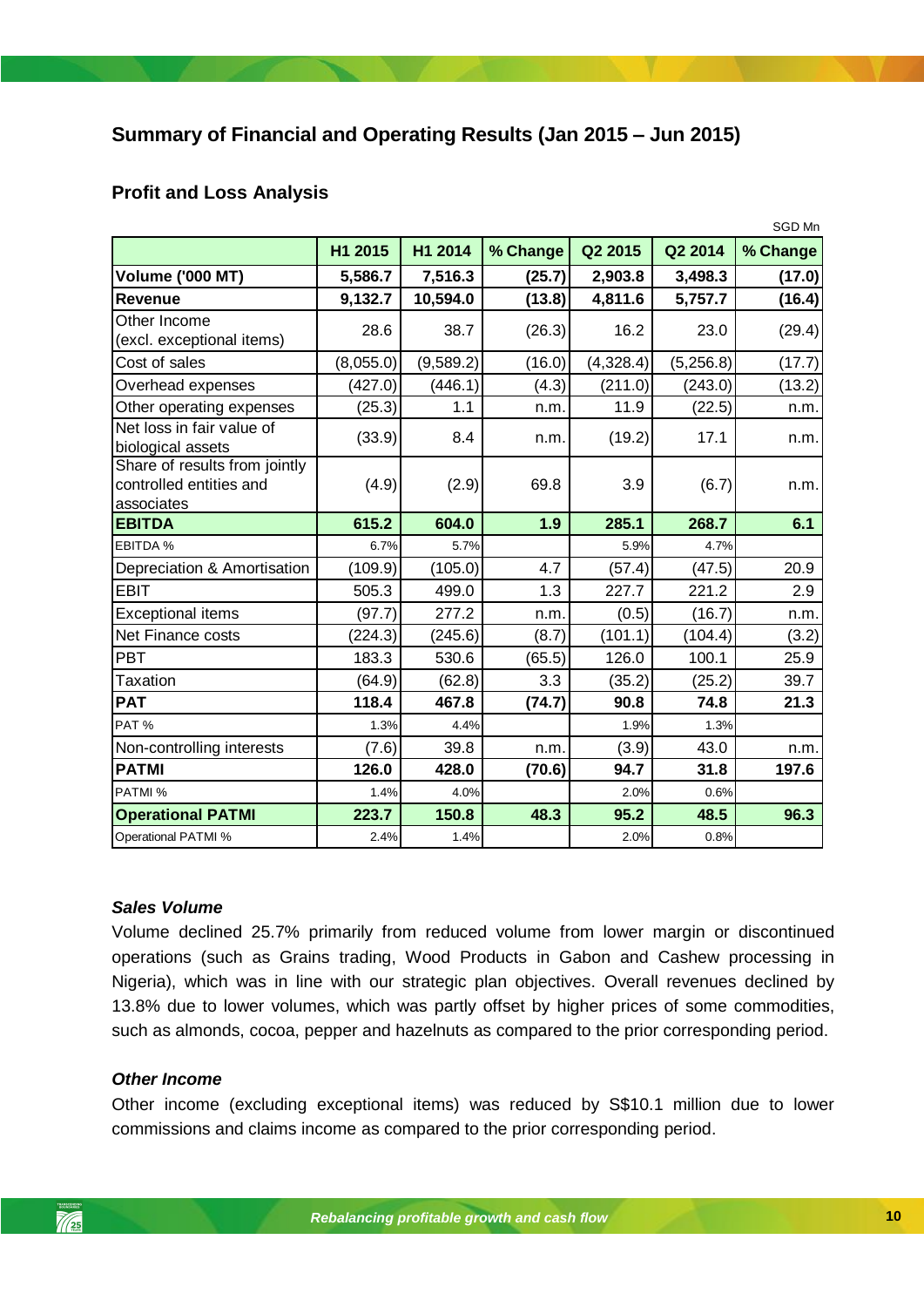### *Cost of Sales*

The change in cost of sales normally follows the corresponding change in revenue for the period. While revenue declined by 13.8%, cost of sales declined by 16.0% over H1 2014 due to currency devaluation, which favourably impacted our export oriented businesses in countries such as Brazil, Australia, Indonesia and Turkey by lowering the cost of sales. However, our import and domestic businesses, particularly in Nigeria and Mozambique were adversely impacted as local prices had not fully adjusted to the extent of the devaluation in currency.

### *Overhead Expenses*

Overhead expenses recorded a decrease of 4.3% to S\$427.0 million in H1 2015 from S\$446.1 million in H1 2014 due to lower employee expenses.

### *Other Operating Expenses*

Other operating expenses increased by S\$26.4 million, primarily on account of higher unrealised foreign exchange losses during the current period. A large proportion of these losses had a corresponding favourable impact in the cost of sales for our export oriented businesses, but had an adverse impact on margins for our import and domestic businesses.

### *Net Changes in Fair Value of Biological Assets*

There was a reduction in fair value of biological assets of S\$42.3 million from a gain of S\$8.4 million in H1 2014 to a loss of S\$33.9 million in H1 2015. The reduction was primarily a result of a lower net fair value of our Australian almond plantation assets as most of the estates achieved peak maturity.

### *Share of Results from Jointly Controlled Entities and Associates*

Share of results from jointly controlled entities and associates declined from a loss of S\$2.9 million in H1 2014 to a loss of S\$4.9 million in H1 2015, mainly due to reduced contribution from SIFCA on lower palm and rubber prices, the Acacia Palm joint venture in Mozambique which was adversely affected by the local currency devaluation and the SEZ business. This was partly offset by a higher contribution from OCDL.

#### *EBITDA*

EBITDA for H1 2015 increased by 1.9% to S\$615.2 million with three of our five segments recording an increase which was partly offset by a decline in the Food Staples & Packaged Foods and Industrial Raw Materials segments. The Food Staples & Packaged Foods segment was adversely impacted by the continued underperformance in the upstream Dairy farming operations in Uruguay and by the devaluation of local currencies against the US dollar in Nigeria and Mozambique, which adversely impacted our Packaged Foods and Palm businesses respectively. The Industrial Raw Materials segment was impacted by a lower contribution from the SEZ business as compared to the prior corresponding period.

### *Depreciation and Amortisation*

Depreciation and amortisation expenses increased from S\$105.0 million in H1 2014 to S\$109.9 million in H1 2015 due to higher amortisation expenses from the acquisition of MMI.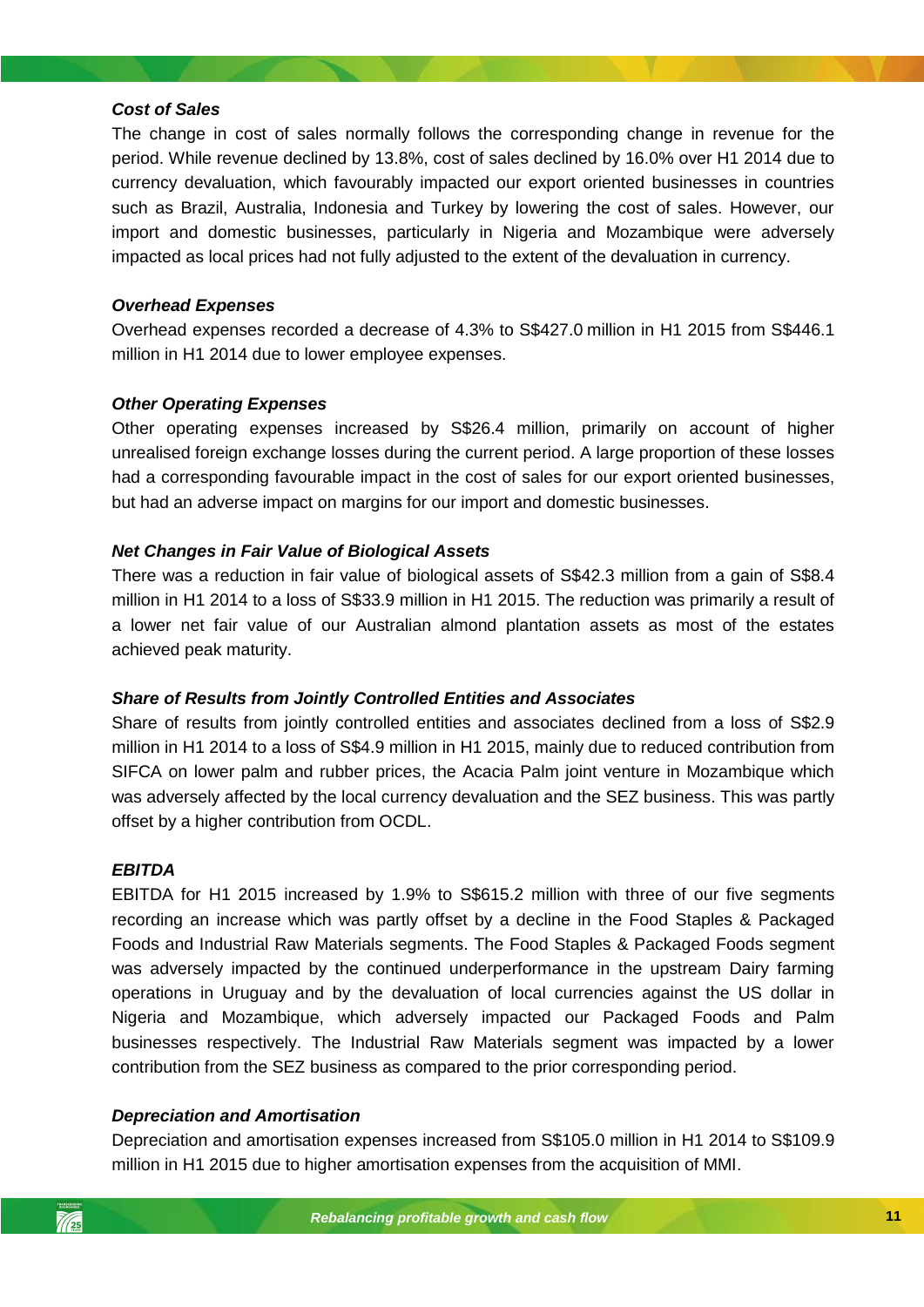### *Finance Costs*

Net finance costs declined from S\$245.6 million in H1 2014 to S\$224.3 million in H1 2015 due to a reduction in the overall cost of borrowing arising from the repayment of higher cost and longer tenor loans in 2014, which was partly offset by an increase in finance costs due to higher cost local currency borrowings that were deployed for our import and domestic distribution businesses in order to mitigate the impact of local currency devaluation.

### *Taxation*

Tax charge on the base business was higher at S\$64.9 million in H1 2015 compared to S\$62.8 for H1 2014 due to a change in the geographical mix of business towards higher tax jurisdictions.

### *Non-controlling Interest*

Non-controlling interest primarily comprised the minority share of results from Rusmolco, Olam Palm Gabon, Olam Rubber Gabon and Caraway (Packaged Foods). H1 2015 recorded a loss of S\$7.6 million, compared to a gain of S\$39.8 million in H1 2014 with the improved performance from Rusmolco being offset by the adverse impact of currency devaluation on the Packaged Foods business. H1 2014 results included the minority share of results from the SEZ business which is now classified under share of results from jointly controlled entities and associates.

### *Exceptional Items*

H1 2015 results included a net exceptional loss of S\$97.7 million as against a gain of S\$277.2 million in H1 2014 as shown below: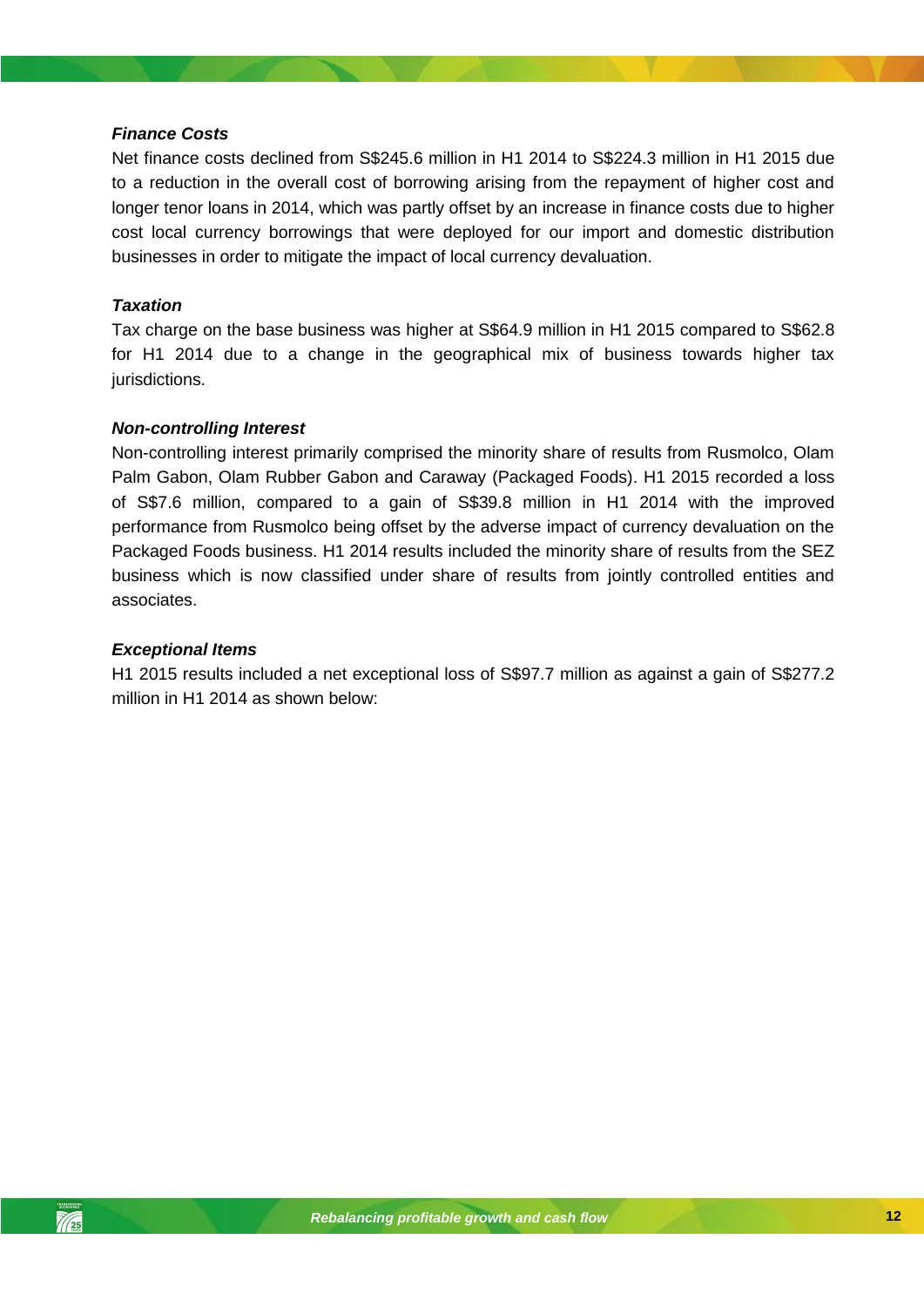|                                                           |         |         |         | SGD Mn  |
|-----------------------------------------------------------|---------|---------|---------|---------|
|                                                           | H1 2015 | H1 2014 | Q2 2015 | Q2 2014 |
| Sale of Dairy Processing Plant, Cote d'Ivoire             | 0.3     |         |         |         |
| Sale and Leaseback of Dairy Farm Land, Uruguay            | 0.5     |         | 0.1     |         |
| Sale of Australian Wool Business                          | (0.1)   |         |         |         |
| Sale of Dirranbandi Cotton Gin, Australia                 |         | 0.2     |         | 0.2     |
| Sale of Collymongle Cotton Gin, Australia                 |         | 6.0     |         | 6.0     |
| Sale and leaseback of Almond Plantation Assets, Australia |         | 65.4    |         | 2.2     |
| Sale of stake in Grains business in Australia             |         | 28.8    |         | 28.8    |
| Fair Valuation of investment in PureCircle Limited        |         | 270.3   |         | (0.7)   |
| Non-operational fair valuation gain on biological assets  |         | 17.8    |         | 17.8    |
| Closure of SVI dehydrates facility, US                    | (0.1)   |         |         |         |
| Laos Coffee Impairment                                    |         | (24.4)  |         | 2.3     |
| Sale of Timber subsidiary (CFA), Gabon                    |         | (22.6)  |         | (22.6)  |
| Sale of additional stake in SEZ, Gabon                    |         | (5.0)   |         | (5.0)   |
| Sale of Timber Assets, Gabon                              |         | (14.6)  |         |         |
| Sale of stake in OCDL, New Zealand                        |         | (0.6)   |         | (0.6)   |
| Impairment of Mechanical Cashew Facility, Nigeria         |         | (25.3)  |         | (25.3)  |
| Finance charge on prepayment of higher cost loans         |         | (19.8)  |         | (19.8)  |
| Loss on Bonds Redemption 2015 - Interest portion          | (80.2)  |         | (0.5)   |         |
| Loss on Bonds Redemption 2015 - FV portion                | (18.2)  |         | (0.1)   |         |
| Gain on buyback of bonds                                  |         | 1.0     |         |         |
| <b>Exceptional Items</b>                                  | (97.7)  | 277.2   | (0.5)   | (16.7)  |

### *Operational PATMI*

 $\frac{1}{\sqrt{25}}$ 

*Rebalancing profitable growth and cash flow* and depreciation and amortisation expenses. Reported PATMI for H1 2015 declined by 70.6% Operational PATMI (excluding exceptional items) increased by 48.3% over the prior corresponding period from higher EBITDA and lower finance costs, partly offset by higher tax primarily due to a net exceptional loss of S\$97.7 million in H1 2015 as against a net exceptional gain of S\$277.2 million in H1 2014.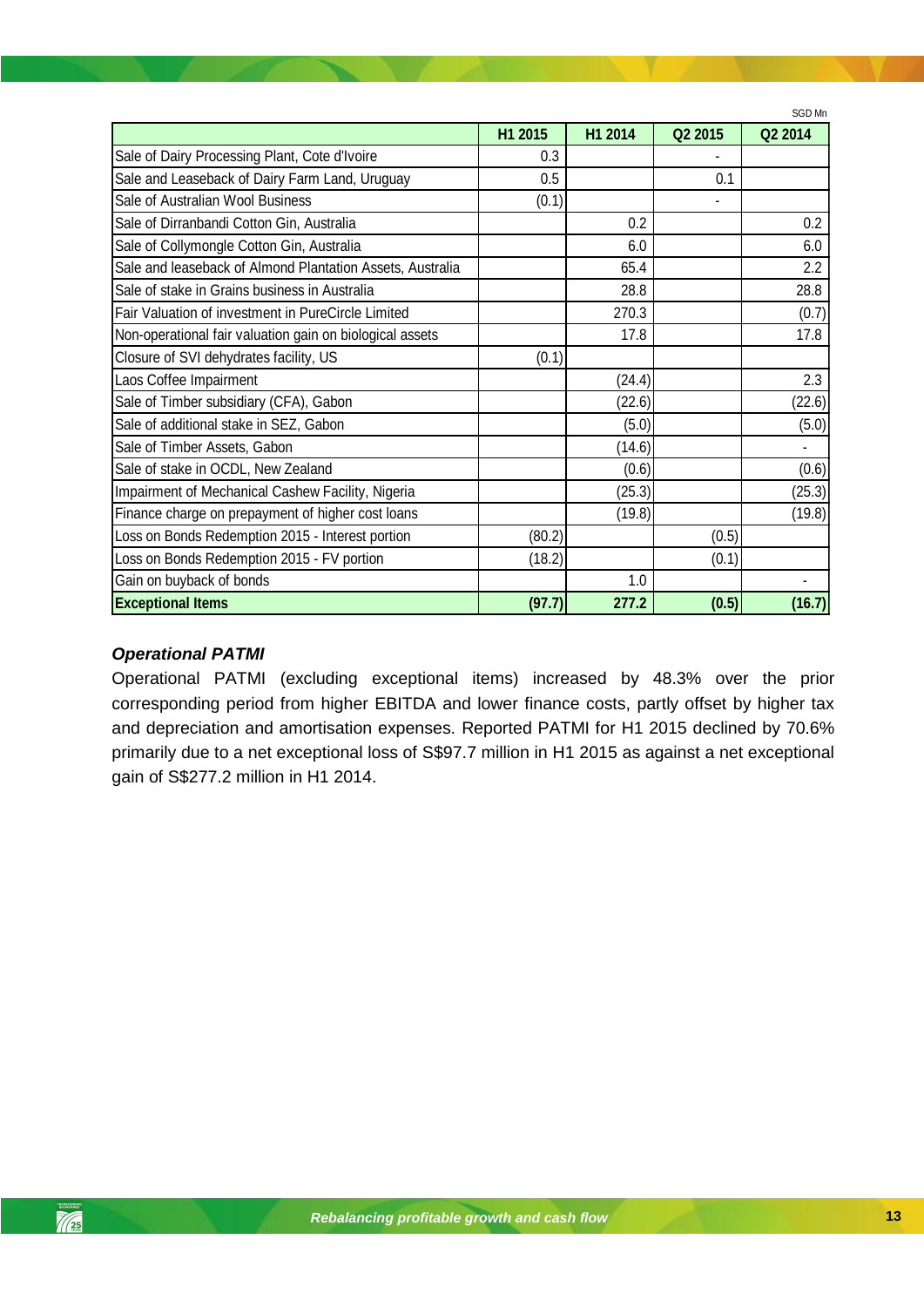### <span id="page-13-0"></span>**Balance Sheet Analysis**

|                           | SGD Mn    |                                  |         |           |                            |  |
|---------------------------|-----------|----------------------------------|---------|-----------|----------------------------|--|
|                           | 30-Jun-15 | Change<br>31-Dec-14<br>vs Dec 14 |         | 30-Jun-14 | <b>Change</b><br>vs Jun 14 |  |
| <b>Uses of Capital</b>    |           |                                  |         |           |                            |  |
| <b>Fixed Capital</b>      | 6,067.4   | 6,056.3                          | 11.1    | 6,143.9   | (76.5)                     |  |
| <b>Working Capital</b>    | 6,504.7   | 6,259.4                          | 245.3   | 5,956.0   | 548.7                      |  |
| Cash                      | 1,383.6   | 1,845.8                          | (462.2) | 1,590.1   | (206.5)                    |  |
| <b>Others</b>             | (189.5)   | (27.1)                           | (162.4) | (127.7)   | (61.8)                     |  |
| <b>Total</b>              | 13,766.2  | 14,134.4                         | (368.2) | 13,562.3  | 203.9                      |  |
| <b>Sources of Capital</b> |           |                                  |         |           |                            |  |
| Equity & Reserves         | 4,413.5   | 4,320.1                          | 93.4    | 4,260.4   | 153.1                      |  |
| Non-controlling interests | 225.6     | 126.3                            | 99.3    | 22.1      | 203.5                      |  |
| Short term debt           | 2,915.7   | 2,623.7                          | 292.0   | 4,503.8   | (1,588.1)                  |  |
| Long term debt            | 6,487.9   | 7,217.0                          | (729.1) | 4,836.2   | 1,651.7                    |  |
| Fair value reserve        | (276.5)   | (152.7)                          | (123.8) | (60.2)    | (216.3)                    |  |
| Total                     | 13,766.2  | 14,134.4                         | (368.2) | 13,562.3  | 203.9                      |  |

Our total assets of S\$13.8 billion comprised S\$1.4 billion of cash, S\$6.5 billion of working capital and S\$6.1 billion of long term fixed assets. These were funded by S\$4.4 billion of equity, S\$2.9 billion of short term debt and S\$6.5 billion of long term debt.

### *Working Capital*

|                        |               |            |                            |           | SGD Mn              |
|------------------------|---------------|------------|----------------------------|-----------|---------------------|
|                        | $30 - Jun-15$ | 31-Dec-14  | <b>Change</b><br>vs Dec 14 | 30-Jun-14 | Change<br>vs Jun 14 |
| <b>Stock</b>           | 4,747.1       | 4,988.3    | (241.2)                    | 4,685.7   | 61.4                |
| Advance to suppliers   | 768.5         | 664.4      | 104.1                      | 706.7     | 61.8                |
| <b>Receivables</b>     | 1,663.0       | 1.373.7    | 289.3                      | 1.613.2   | 49.8                |
| Trade creditors        | (1,358.1)     | (1, 373.2) | 15.1                       | (1,587.6) | 229.5               |
| <b>Others</b>          | 684.2         | 606.2      | 78.0                       | 538.0     | 146.2               |
| <b>Working Capital</b> | 6,504.7       | 6,259.4    | 245.3                      | 5,956.0   | 548.7               |

*Others: Include other current assets, changes to margin accounts with brokers and other current liabilities*

The overall working capital increased by S\$245.3 million compared to end-December 2014, primarily due to higher receivables and advances to suppliers for procurement, which was offset by a reduction in inventories. However, as compared to end-Jun 2014, there was an overall increase of S\$548.7 million due a reduction in trade creditors and an increase in other net current assets.

|                         |           |           |                            |           | # of days                  |
|-------------------------|-----------|-----------|----------------------------|-----------|----------------------------|
|                         | 30-Jun-15 | 31-Dec-14 | <b>Change</b><br>vs Dec 14 | 30-Jun-14 | <b>Change</b><br>vs Jun 14 |
| <b>Stock</b>            | 107       | 110       | (3,                        | 98        |                            |
| Advance to suppliers    | 17        | 14        |                            | 14        |                            |
| <b>Receivables</b>      | 33        | 27        | 6                          | 30        |                            |
| Trade creditors         | (30)      | (30)      |                            | (33)      |                            |
| <b>Total cash cycle</b> | 127       | 121       | 6                          | 109       | 18                         |

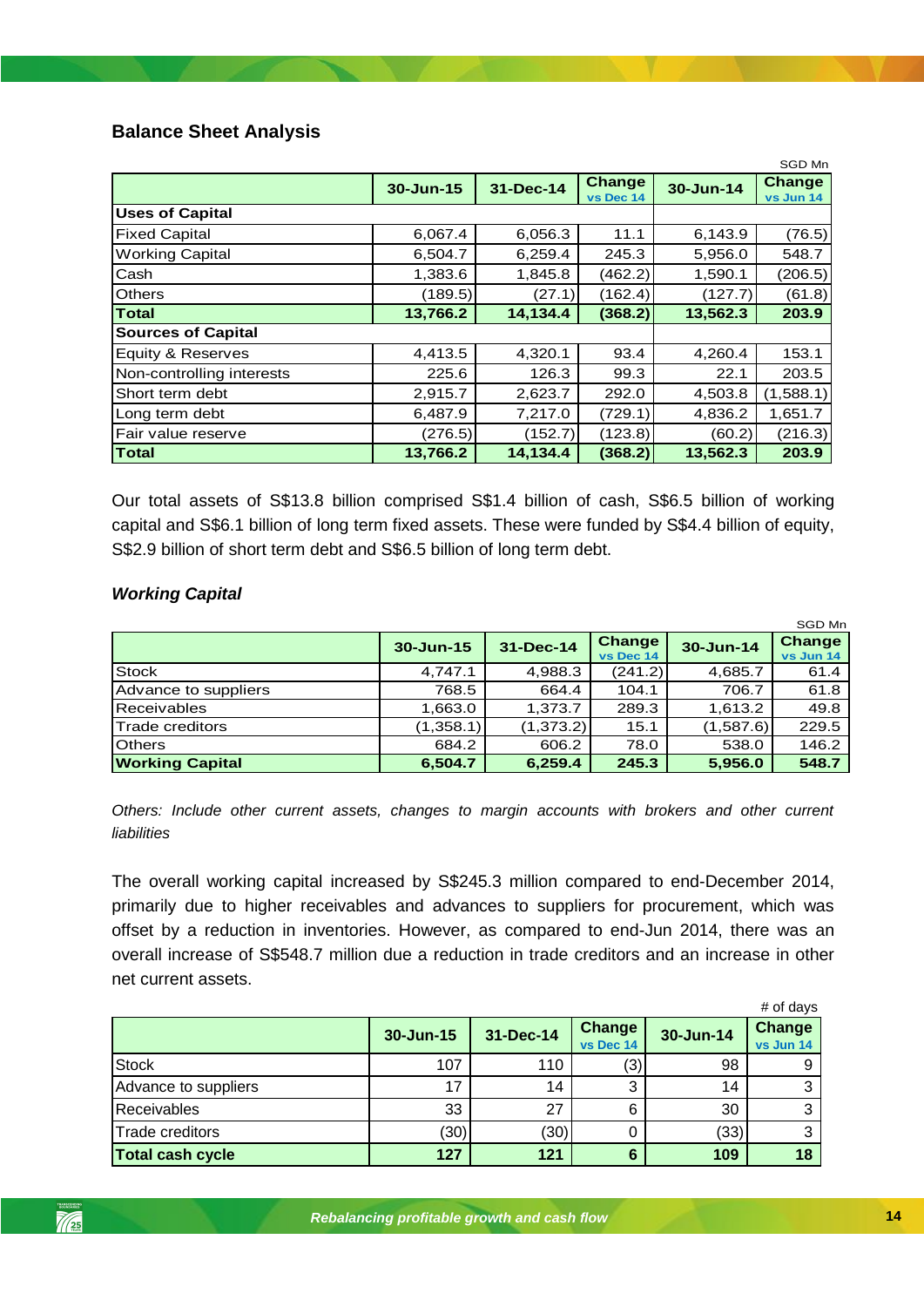Our overall working capital cycle increased from 121 days as at end-December 2014 and 109 days as at end-June 2014 mainly due to higher inventory days and an increase in advances to suppliers. The increase in the cash cycle is partly a result of lower average prices as compared to the prior corresponding period.

### <span id="page-14-0"></span>**Cash Flow Analysis**

 $\mathbb{Z}_2$ 

|                                             |         |         | SGD Mn      |
|---------------------------------------------|---------|---------|-------------|
| <b>Cash Flow Summary</b>                    | H1 2015 | H1 2014 | $Y$ -o- $Y$ |
| Operating Cash flow (before Interest & Tax) | 654.5   | 593.2   | 61.3        |
| <b>Changes in Working Capital</b>           | (275.0) | (369.6) | 94.6        |
| <b>Net Operating Cash Flow</b>              | 379.5   | 223.6   | 155.9       |
| Tax paid                                    | (35.9)  | (26.5)  | (9.4)       |
| Capex/ Investments                          | (208.5) | 56.4    | (264.9)     |
| Free cash flow to firm (FCFF)               | 135.0   | 253.5   | (118.4)     |
| Net interest paid                           | (250.1) | (224.6) | (25.5)      |
| <b>Free cash flow to equity (FCFE)</b>      | (115.1) | 28.9    | (144.0)     |

We generated positive free cash flow to firm of S\$135.0 million during the current period as against S\$253.5 million in the prior corresponding period as an increase in operating cash flow and lower working capital requirements were offset by an increase in tax and net Capex due to the acquisition of MMI.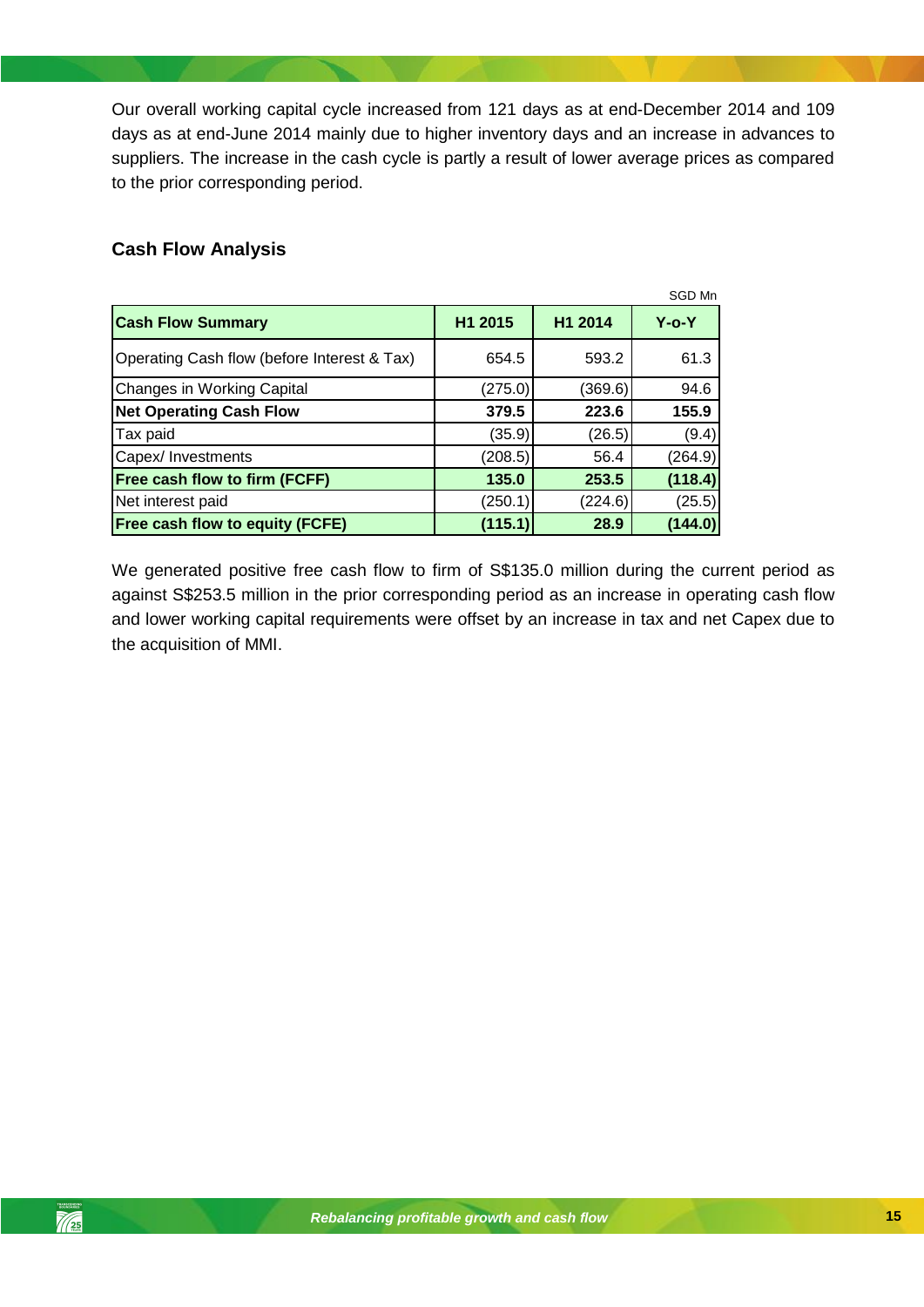### <span id="page-15-0"></span>**Debt, Liquidity and Gearing**

|                                       | SGD Mn    |           |                     |           |                            |  |  |
|---------------------------------------|-----------|-----------|---------------------|-----------|----------------------------|--|--|
|                                       | 30-Jun-15 | 31-Dec-14 | Change<br>vs Dec 14 | 30-Jun-14 | <b>Change</b><br>vs Jun 14 |  |  |
| Gross debt                            | 9,403.5   | 9,840.7   | (437.2)             | 9,339.9   | 63.6                       |  |  |
| Less: Cash                            | 1,383.6   | 1,845.8   | (462.2)             | 1,590.1   | (206.5)                    |  |  |
| Net debt                              | 8,019.9   | 7,994.9   | 25.0                | 7,749.8   | 270.1                      |  |  |
| Less: Readily marketable<br>inventory | 3,560.4   | 3,947.9   | (387.5)             | 3,809.5   | (249.1)                    |  |  |
| Less: Secured receivables             | 1,288.8   | 1,030.4   | 258.4               | 1,243.8   | 45.0                       |  |  |
| Adjusted net debt                     | 3,170.7   | 3,016.6   | 154.1               | 2,696.5   | 474.2                      |  |  |
| Equity (before FV adj reserves)       | 4,413.5   | 4,320.1   | 93.4                | 4,260.4   | 153.1                      |  |  |
| <b>Net debt / Equity (Basic)</b>      | 1.82      | 1.85      | (0.03)              | 1.82      |                            |  |  |
| <b>Net debt / Equity (Adjusted)</b>   | 0.72      | 0.70      | 0.02                | 0.63      | 0.09                       |  |  |

Net debt increased marginally by S\$25.0 million as compared to end-December 2014. Net gearing of 1.82 times as at June 30, 2015 was marginally lower than the 1.85 times as at December 31, 2014 and in line with our 2016 objective of operating at or below 2.0 times.

be 0.72 times, reflecting the true indebtedness of our Company. Of the S\$4.7 billion inventory position, approximately 75.0% or S\$3.6 billion were readily marketable inventories (RMI) that were liquid, hedged and/or sold forward, operating as nearcash assets on our balance sheet. In addition, of the S\$1.7 billion in trade receivables, approximately 77.5% were secured. Typically, at any given point, about 75-85% of inventory is hedged and/or sold forward and 60-70% of receivables are supported by letters of credit or documents through banks. Adjusting for RMI and secured receivables, our net gearing would

We maintained sufficient liquidity to meet our working capital and capital expenditure requirements, with a total of S\$13.1 billion in available liquidity as at June 30, 2015, including unutilised bank lines of S\$6.8 billion.

 $\sim$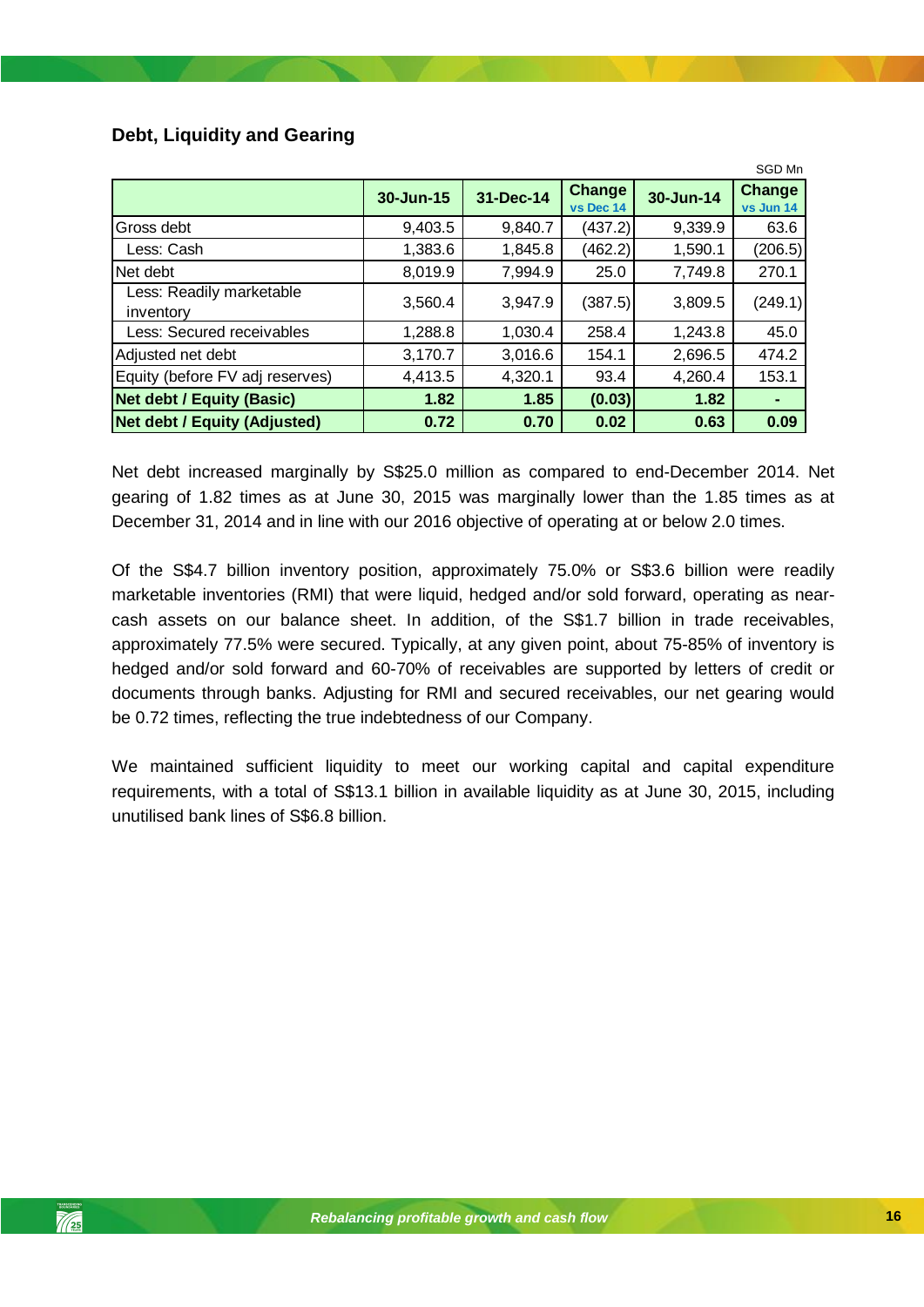## **Segmental Review and Analysis**

### For Q2 2015

|                                                  |                        |         |         |                |         |               |                              |           | SGD Mn    |
|--------------------------------------------------|------------------------|---------|---------|----------------|---------|---------------|------------------------------|-----------|-----------|
|                                                  | Sales Volume ('000 MT) |         |         | <b>Revenue</b> |         | <b>EBITDA</b> | <b>Invested Capital (IC)</b> |           |           |
| <b>Segment</b>                                   | Q2 2015                | Q2 2014 | Q2 2015 | Q2 2014        | Q2 2015 | Q2 2014       | 30-Jun-15                    | 31-Dec-14 | 30-Jun-14 |
| Edible Nuts, Spices and<br>Vegetable Ingredients | 519.6                  | 549.3   | 1,090.0 | 1,073.1        | 120.7   | 102.5         | 3,442.3                      | 3,356.6   | 3,165.4   |
| Confectionery and Beverage<br>Ingredients        | 410.7                  | 295.5   | 1,831.0 | 1,486.2        | 59.6    | 54.1          | 3,228.8                      | 3,249.6   | 3,129.9   |
| <b>Food Staples and Packaged</b><br>Foods        | 1,599.9                | 2,162.5 | 1,156.6 | 2,064.4        | 52.8    | 34.0          | 3,128.3                      | 3,075.4   | 3,111.1   |
| <b>Food Category</b>                             | 2,530.2                | 3,007.3 | 4,077.6 | 4,623.7        | 233.1   | 190.6         | 9,799.4                      | 9,681.6   | 9,406.4   |
| <b>Industrial Raw Materials</b><br>(IRM)         | 373.6                  | 491.0   | 734.0   | 1,134.3        | 55.0    | 89.6          | 2,002.9                      | 1,872.0   | 1,940.9   |
| Commodity Financial<br>Services (CFS)            | N.A.                   | N.A.    | 0.0     | (0.4)          | (3.1)   | (11.4)        | 65.2                         | 3.2       | 3.4       |
| <b>Non-Food Category</b>                         | 373.6                  | 491.0   | 734.0   | 1,133.9        | 51.9    | 78.2          | 2,068.1                      | 1,875.2   | 1,944.3   |
| <b>Total</b>                                     | 2,903.8                | 3,498.3 | 4,811.6 | 5,757.7        | 285.1   | 268.7         | 11,867.5                     | 11,556.8  | 11,350.7  |

<span id="page-16-0"></span>Note: IC excludes:

(a) Gabon Fertiliser Project (30-Jun-15: S\$180.5 million, 31-Dec-14: S\$182.4 million, 30-Jun-14: S\$184.1 million), and

(b) Long Term Investment (30-Jun-15: S\$270.8 million, 31-Dec-14: S\$334.4 million, 30-Jun-14: S\$407.7 million)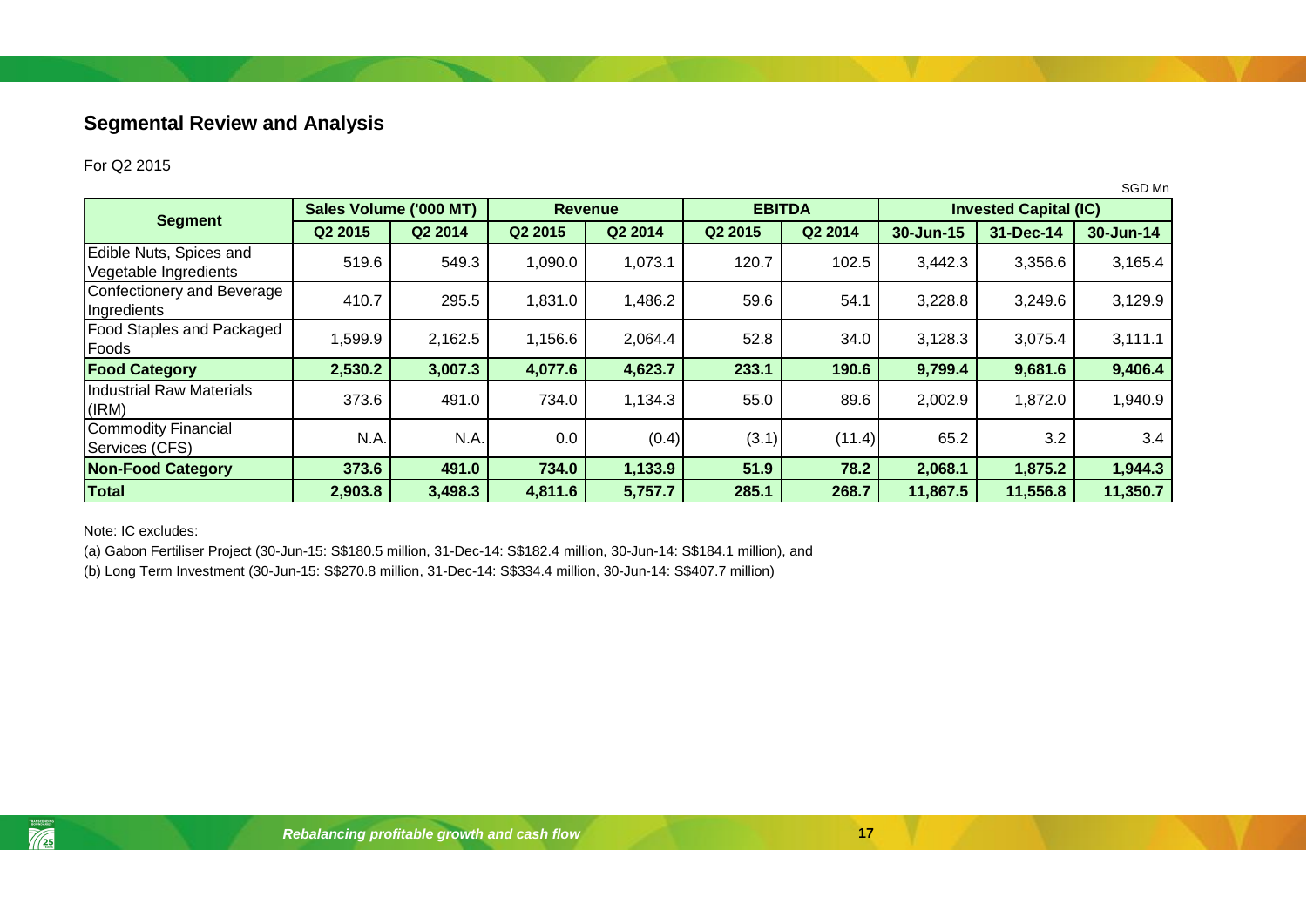### For H1 2015

|                                                  |                        |         |                |          |               |         |                              |           | SGD Mn    |
|--------------------------------------------------|------------------------|---------|----------------|----------|---------------|---------|------------------------------|-----------|-----------|
|                                                  | Sales Volume ('000 MT) |         | <b>Revenue</b> |          | <b>EBITDA</b> |         | <b>Invested Capital (IC)</b> |           |           |
|                                                  | H1 2015                | H1 2014 | H1 2015        | H1 2014  | H1 2015       | H1 2014 | 30-Jun-15                    | 31-Dec-14 | 30-Jun-14 |
| Edible Nuts, Spices and<br>Vegetable Ingredients | 754.3                  | 832.9   | 1,965.7        | 1,846.5  | 217.9         | 187.2   | 3,442.3                      | 3,356.6   | 3,165.4   |
| Confectionery and Beverage<br>Ingredients        | 890.3                  | 760.1   | 3,541.7        | 3,012.3  | 143.0         | 131.3   | 3,228.8                      | 3,249.6   | 3,129.9   |
| <b>Food Staples and Packaged</b><br>Foods        | 3,257.8                | 5,023.4 | 2,295.6        | 3,892.5  | 132.8         | 156.0   | 3,128.3                      | 3,075.4   | 3,111.1   |
| <b>Food Category</b>                             | 4,902.4                | 6,616.4 | 7,803.0        | 8,751.3  | 493.7         | 474.5   | 9,799.4                      | 9,681.6   | 9,406.4   |
| <b>Industrial Raw Materials</b><br>(IRM)         | 684.3                  | 899.9   | 1,329.7        | 1,842.8  | 113.5         | 145.3   | 2,002.9                      | 1,872.0   | 1,940.9   |
| <b>Commodity Financial</b><br>Services (CFS)     | N.A.                   | N.A.    | 0.0            | (0.1)    | 8.0           | (15.7)  | 65.2                         | 3.2       | 3.4       |
| <b>Non-Food Category</b>                         | 684.3                  | 899.9   | 1,329.7        | 1,842.7  | 121.5         | 129.6   | 2,068.1                      | 1,875.2   | 1,944.3   |
| Total                                            | 5,586.7                | 7,516.3 | 9,132.7        | 10,594.1 | 615.2         | 604.0   | 11,867.5                     | 11,556.8  | 11,350.7  |

Note: IC excludes:

(a) Gabon Fertiliser Project (30-Jun-15: S\$180.5 million, 31-Dec-14: S\$182.4 million, 30-Jun-14: S\$184.1 million), and

(b) Long Term Investment (30-Jun-15: S\$270.8 million, 31-Dec-14: S\$334.4 million, 30-Jun-14: S\$407.7 million)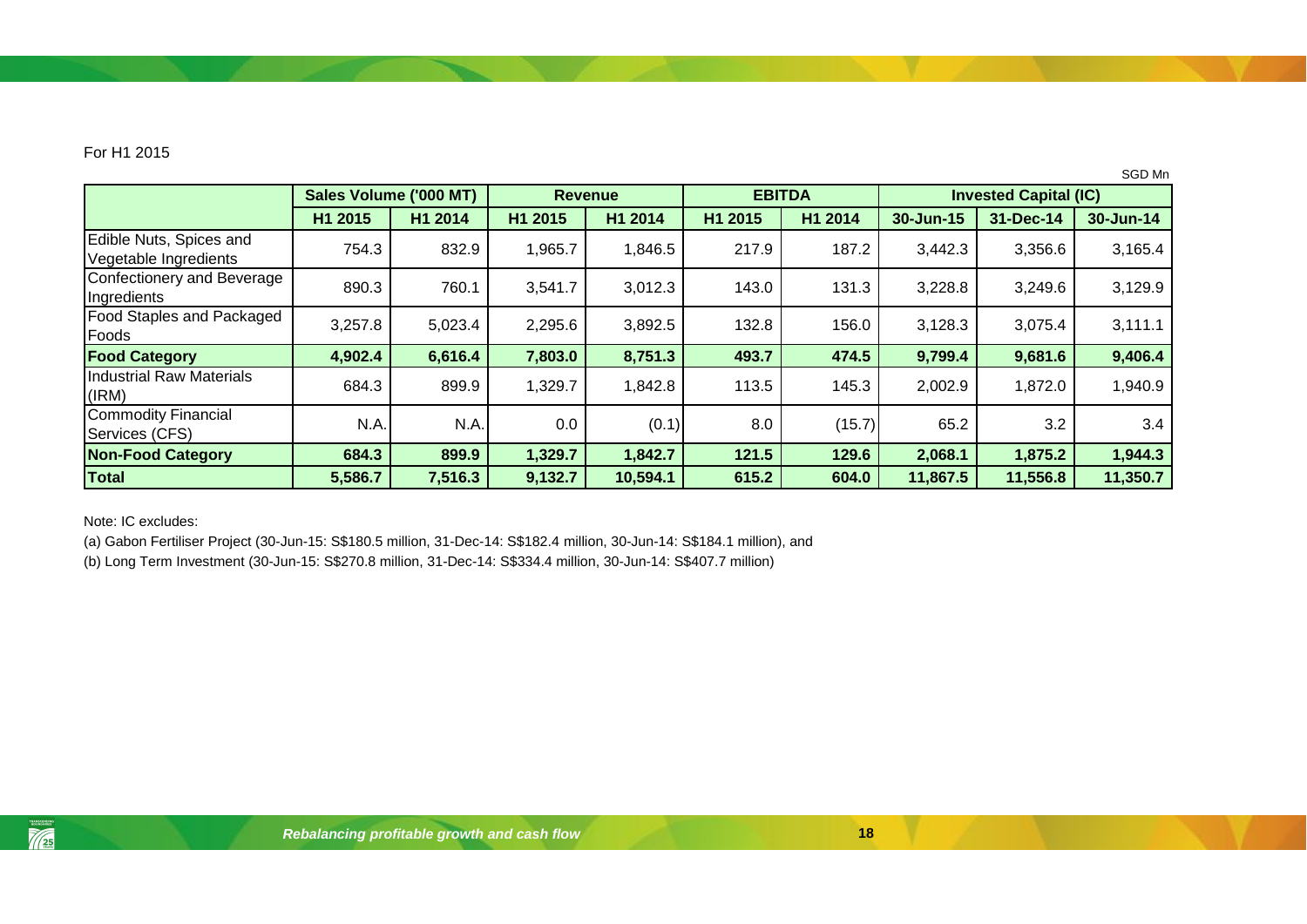#### *Edible Nuts, Spices & Vegetable Ingredients*

The Edible Nuts, Spices & Vegetable Ingredients segment registered a year-on-year volume decline of 9.4%, revenue growth of 6.5% and EBITDA growth of 16.4% in H1 2015.



The decline in volume as compared to the prior corresponding period was primarily on account of lower tomato paste sales, lower US dehydrated vegetable volumes from the closure of our processing facility in Modesto, California; and the impact on cashew volumes due to the closure of the processing plant in Nigeria. Segment revenues were higher due to elevated prices across almonds, hazelnuts and cashews.

The almonds business continued its strong performance, aided by record prices and the depreciation of the Australian dollar. The Spices & Vegetable Ingredients business in the US performed well. We also recorded incremental EBITDA from the acquisition of MMI which was offset by the underperformance in the Argentinian Peanut business due to lower peanut prices, and the adverse impact of currency.

Invested capital in the segment increased by S\$276.9 million as compared to end-June 2014 primarily due to acquisition of MMI, investment in increased acreage of almond and pistachio plantations in the US and higher inventories of almonds and hazelnuts due to increased prices.



### *Rebalancing profitable growth and cash flow Confectionery & Beverage Ingredients*

The Confectionery & Beverage Ingredients segment recorded a 17.1% increase in trading volumes for both cocoa and coffee. Segment revenues increased by 17.6% due to higher volumes as well as an increase in Cocoa prices compared to the prior corresponding period.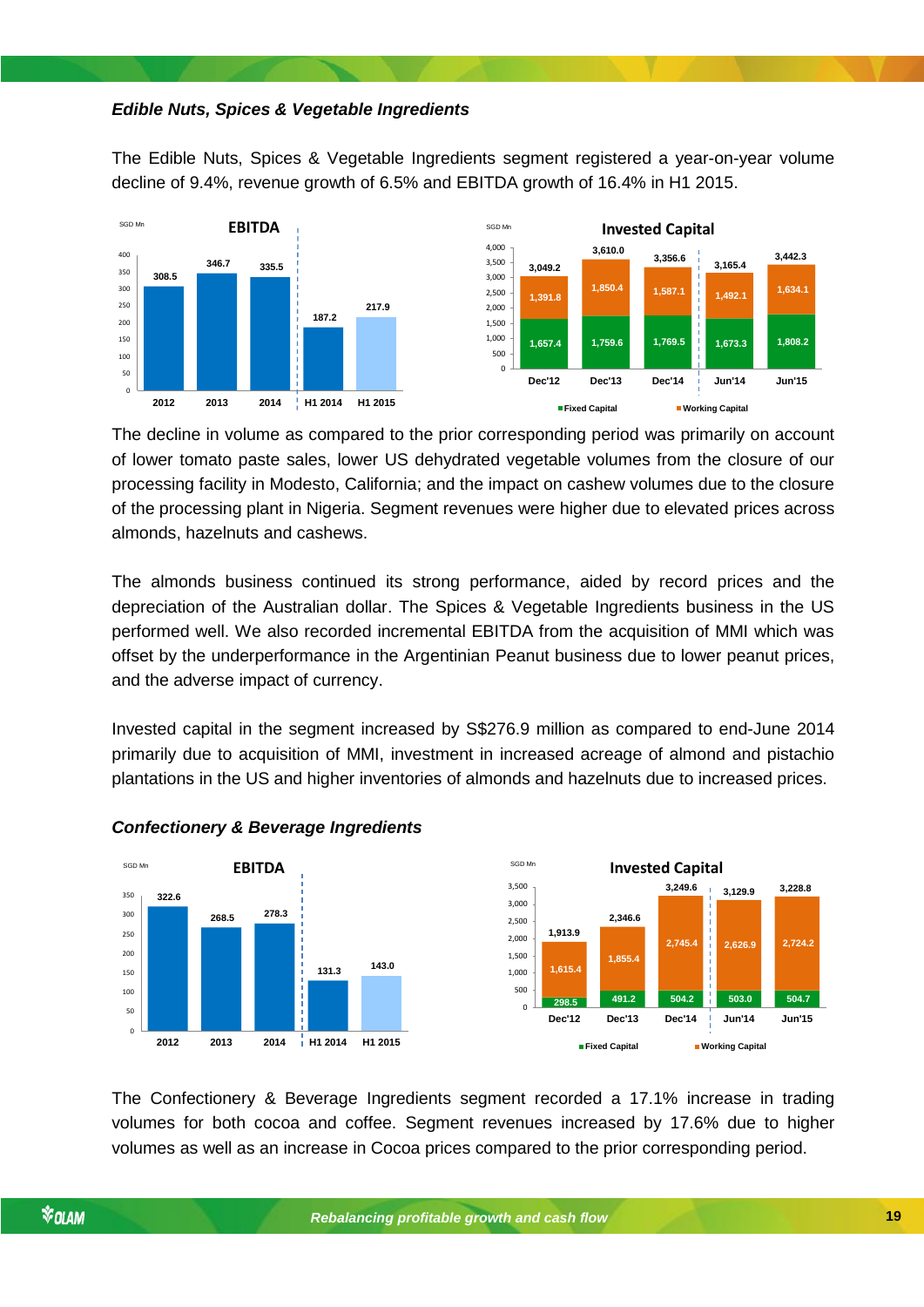Segment EBITDA grew by 8.9% with increased contributions from both the Coffee and Cocoa platforms.

Invested capital in the segment increased by S\$98.9 million as compared to end-June 2014 mainly due to an increase in Cocoa inventory levels which were carried at higher average prices as compared to the prior corresponding period.







Food Staples & Packaged Foods segment volumes declined by 35.1% while revenues decreased by 41.0% primarily due to the deconsolidation of the Grains business in Australia and the discontinued operation in South Africa.

The West African Grains milling, Sugar trading and Rice distribution businesses performed well during this period. However, overall segment EBITDA declined by 14.9% due to reduced volumes from discontinued operations, continued underperformance of Dairy farming operations in Uruguay and the impact of currency devaluation on our Packaged Foods business in Nigeria and Palm refining in Mozambique. We also recorded a lower contribution from SIFCA due to lower palm prices.

decided to further restructure this business and defer our planned processing investment there. Given the continued underperformance in the Dairy farming operations in Uruguay, we have These actions are likely to result in a one-time restructuring cost in H2 2015.

Overall invested capital increased by S\$17.2 million vis-à-vis end-June 2014, which was due to an increase in working capital due to higher palm inventories which was partly offset by a reduction in fixed assets from the sale of the Dairy processing plant in Cote d'Ivoire and the sale-and-leaseback of Dairy farm land in Uruguay.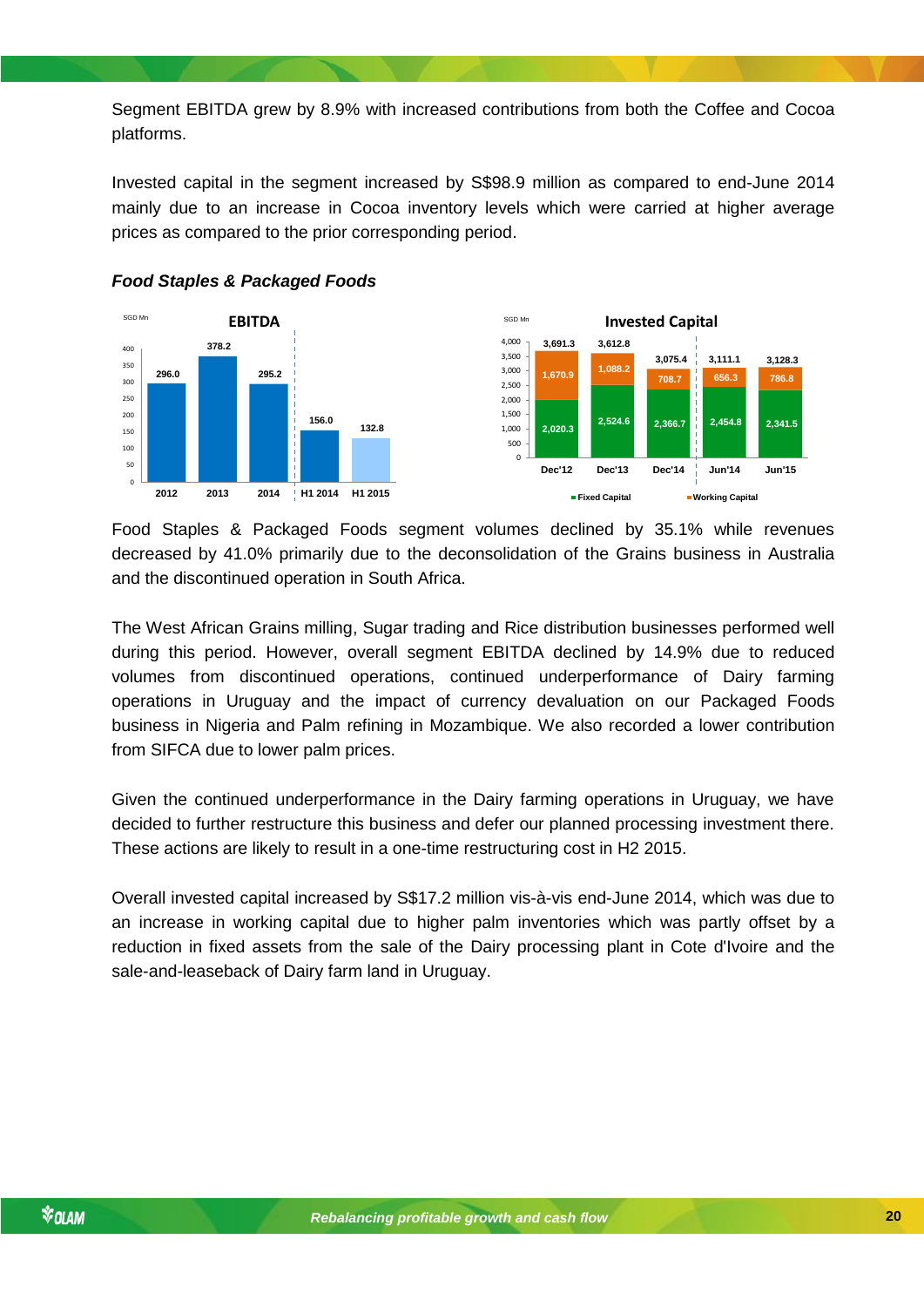*Industrial Raw Materials*





The Industrial Raw Materials volumes declined by 24.0% due to reduced Fertiliser trading and Wood Products volumes during the current period. Segment revenue declined by 27.8% due to lower volumes and lower prices across all commodities in this segment as compared to the prior corresponding period.

The Cotton and Wood Products businesses recorded a growth in EBITDA, however, overall segment EBITDA declined by 21.9% due to a reduced contribution from the SEZ business as compared to the prior corresponding period.

Overall invested capital increased by S\$62.0 million compared to end-June 2014 with investments in upstream Rubber plantations and higher segment working capital.

### *Commodity Financial Services*

The CFS business registered an improved EBITDA of S\$8.0 million in H1 2015 versus a loss of S\$15.7 million in H1 2014. Invested capital in this segment increased by S\$61.8 million from our investments in the fund management business.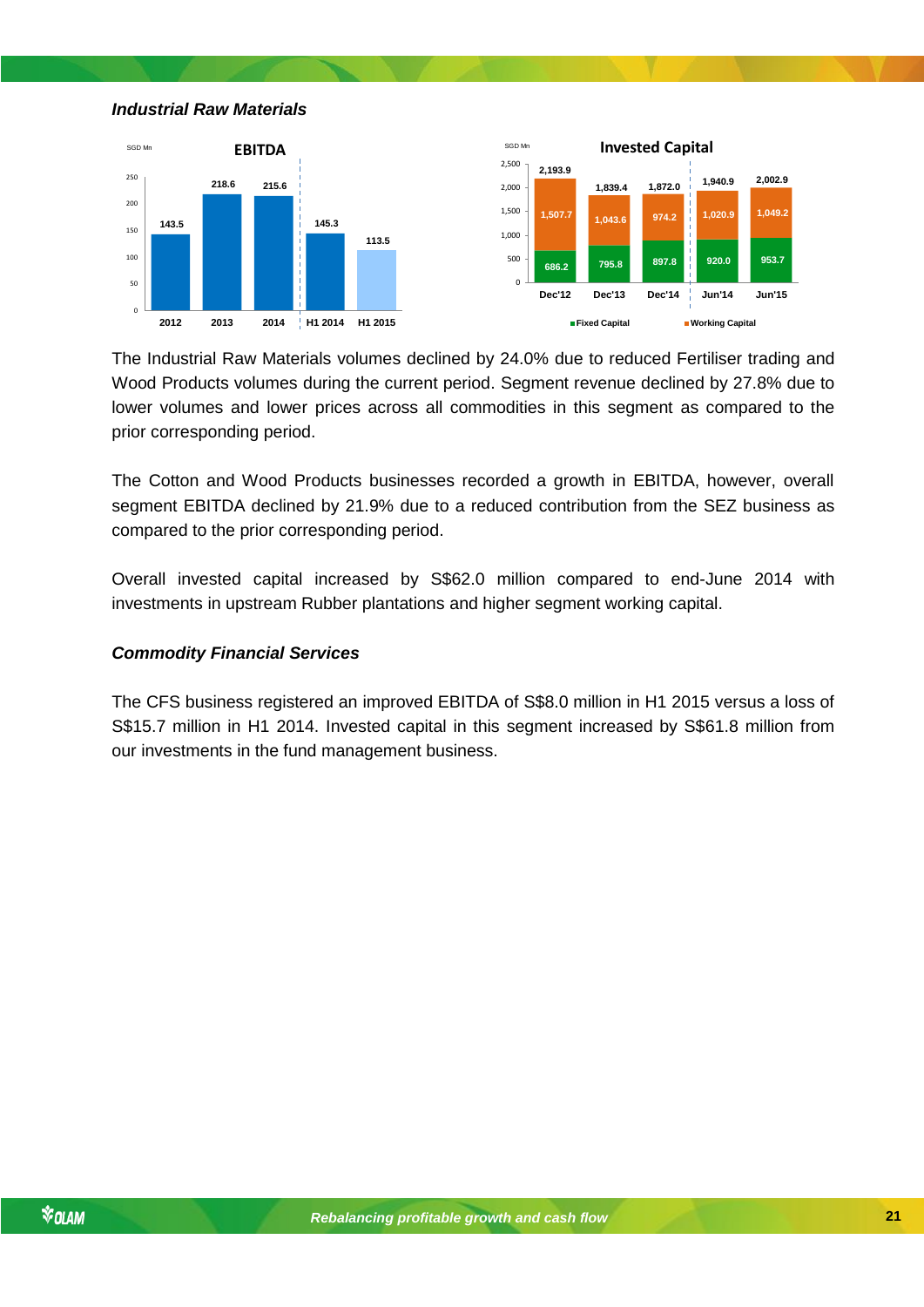## <span id="page-21-0"></span>**Cumulative Financials (Jul 2014 to Jun 2015)**

### <span id="page-21-1"></span>**Profit and Loss Analysis**

|                                                                        | <b>12M FY15</b> | <b>12M FY14</b> | % Change |
|------------------------------------------------------------------------|-----------------|-----------------|----------|
| <b>Volume ('000 MT)</b>                                                | 12,092.2        | 14,877.3        | (18.7)   |
| <b>Revenue</b>                                                         | 18,310.7        | 19,421.8        | (5.7)    |
| Other Income<br>(excl. exceptional items)                              | 49.0            | 53.8            | (8.9)    |
| Cost of sales                                                          | (16, 107.3)     | (17, 481.8)     | (7.9)    |
| Overhead expenses                                                      | (840.9)         | (805.0)         | 4.5      |
| Other operating expenses                                               | (224.2)         | (18.6)          | 1,105.4  |
| Net loss in fair value of<br>biological assets                         | (61.8)          | (3.7)           | 1,588.7  |
| Share of results from jointly<br>controlled entities and<br>associates | (7.9)           | 2.2             | n.m.     |
| <b>EBITDA</b>                                                          | 1,117.8         | 1,168.8         | (4.4)    |
| EBITDA %                                                               | 6.1%            | 6.0%            |          |
| Depreciation & Amortisation                                            | (214.7)         | (215.6)         | (0.4)    |
| <b>EBIT</b>                                                            | 903.1           | 953.2           | (5.3)    |
| <b>Exceptional items</b>                                               | (72.0)          | 283.1           | n.m.     |
| Net Finance costs                                                      | (453.3)         | (504.8)         | (10.2)   |
| <b>PBT</b>                                                             | 377.8           | 731.5           | (48.4)   |
| Taxation                                                               | (96.9)          | (90.2)          | 7.4      |
| <b>PAT</b>                                                             | 280.9           | 641.3           | (56.2)   |
| PAT%                                                                   | 1.5%            | 3.3%            |          |
| Non-controlling interests                                              | (8.2)           | 32.8            | n.m.     |
| <b>PATMI</b>                                                           | 289.0           | 608.5           | (52.5)   |
| PATMI %                                                                | 1.6%            | 3.1%            |          |
| <b>Operational PATMI</b>                                               | 361.0           | 325.4           | 10.9     |

### *Volume*

Volume for 12M FY15 declined by 18.7% over 12M FY14 primarily on account of reduced volume from lower margin or discontinued operations (such as Wood Products in Gabon, cashew processing in Nigeria and Grains trading). Overall revenue declined marginally by 5.7% due to lower volumes, which was partly offset by higher prices of some commodities, such as almonds, cocoa, coffee, pepper and hazelnuts as compared to the prior corresponding period.

### *Other Income*

Other income (excluding exceptional items) declined by S\$4.8 million as compared to the prior corresponding period due to lower commissions and claims income.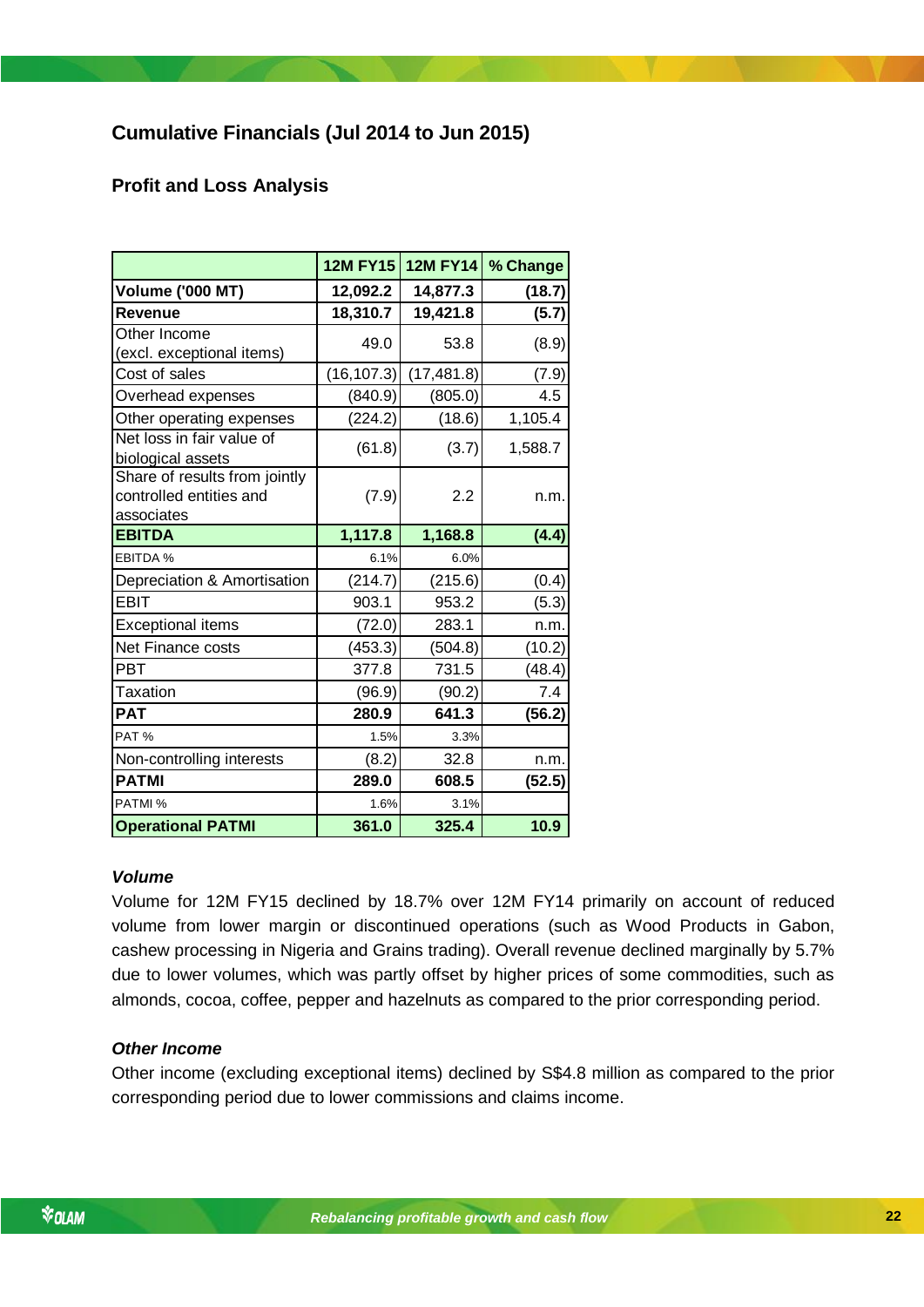#### *Cost of Sales*

The change in cost of sales normally follows the corresponding change in revenue for the period. While revenue declined by 5.7%, cost of sales declined by 7.9% over 12M FY14 due to currency devaluation, which favourably impacted our export oriented businesses in countries such as Brazil, Australia, Indonesia and Turkey by lowering the cost of sales. However, our import and domestic businesses, particularly in Nigeria, Russia and Mozambique were adversely impacted as local prices had not fully adjusted to the extent of the devaluation in currency.

### *Overhead Expenses*

Overhead expenses grew by 4.5% to S\$840.9 million in 12M FY15 from S\$805.0 million in 12M FY14 due to higher lease rentals from the sale and leaseback of upstream assets, the acquisition of MMI as well as higher employee expenses.

### *Other Operating Expenses*

Other operating expenses increased by S\$205.6 million, primarily on account of higher unrealised foreign exchange losses during the current period. A large proportion of these losses had a corresponding favourable impact in the cost of sales for our export oriented businesses, but had an adverse impact on margins for our import and domestic businesses.

### *Net Changes in Fair Value of Biological Assets*

There was a reduction in fair value of biological assets of S\$58.1 million from a loss of S\$3.7 million in 12M FY14 to a loss of S\$61.8 million in 12M FY15. The reduction was primarily a result of a lower net fair value of our Australian almond plantation assets as most of the estates achieved peak maturity.

### *Share of Results from Jointly Controlled Entities and Associates*

*Rebalancing profitable growth and cash flow* to currency devaluation and the SEZ business, which was partly offset by a higher contribution Share of results from jointly controlled entities and associates declined from a gain of S\$2.2 million in 12M FY14 to a loss of S\$7.9 million in 12M FY15, mainly due to reduced contribution from SIFCA on lower palm and rubber prices, the Acacia Palm joint venture in Mozambique due from OCDL.

#### *EBITDA*

EBITDA for 12M FY15 declined by 4.4% to S\$1,117.8 million with three of the five segments recording an increase which was partly offset by a decline in the Food Staples & Packaged Foods and Industrial Raw Materials segments. The estimated net adverse impact of steep currency devaluation on the EBITDA for 12M FY15 was approximately S\$30.0 million.

#### *Depreciation and Amortisation*

Depreciation and amortisation declined marginally from S\$215.6 million in 12M FY14 to S\$214.7 million in 12M FY15 due to a lower fixed asset base as a result of divestments.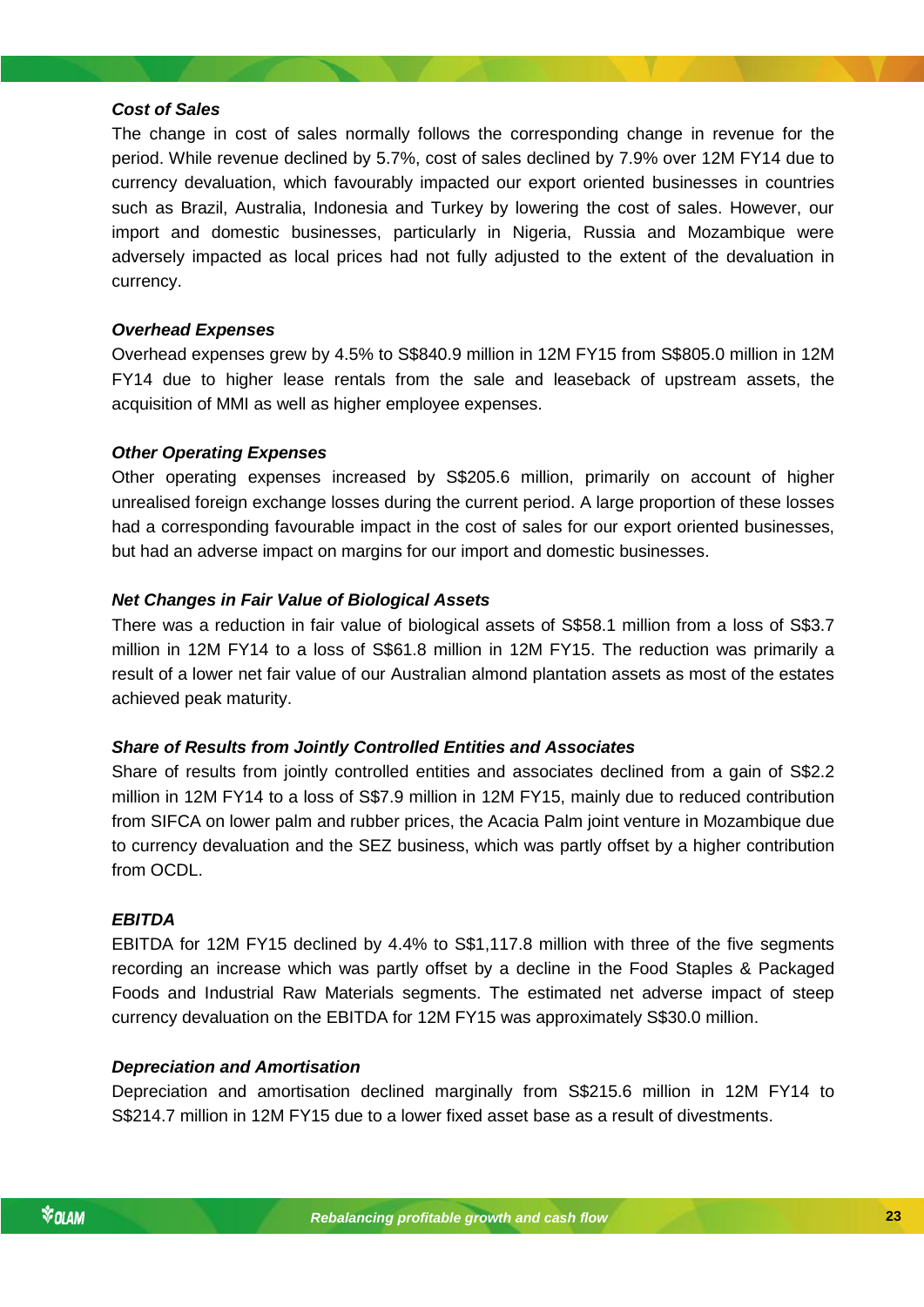### *Finance Costs*

Net finance costs declined from S\$504.8 million in 12M FY14 to S\$453.3 million in 12M FY15 due to a reduction in the overall cost of borrowing arising from the repayment of higher cost and longer tenor loans in 2014.

### *Taxation*

Tax charge on the base business increased by S\$6.7 million due to a change in the geographical mix of business towards higher tax jurisdictions.

### *Non-controlling Interest*

Non-controlling interest primarily comprised the minority share of results from Rusmolco, Olam Palm Gabon, Olam Rubber Gabon and Caraway (Packaged Foods). 12M FY15 recorded a loss of S\$8.2 million, compared to a gain of S\$32.8 million in 12M FY14 with the improved performance from Rusmolco being offset by the adverse impact of currency devaluation on the Packaged Foods business. 12M FY14 results included the minority share of results from the SEZ business which is now classified under share of results from jointly controlled entities and associates.

#### *Exceptional Items*

12M FY15 results included a net exceptional loss of S\$72.0 million as against a gain of S\$283.1 million in 12M FY14 as shown below:

|                                                           |                 |                 |                | SGD Mn         |
|-----------------------------------------------------------|-----------------|-----------------|----------------|----------------|
|                                                           | <b>12M FY15</b> | <b>12M FY14</b> | <b>Q4 FY15</b> | <b>Q4 FY14</b> |
| Sale of Dairy Processing Plant, Cote d'Ivoire             | 13.2            |                 |                |                |
| Sale and Leaseback of Dairy Farm Land, Uruguay            | 20.5            |                 | 0.1            |                |
| Sale of Australian Wool Business                          | (2.7)           |                 |                |                |
| Sale of Dirranbandi Cotton Gin, Australia                 |                 | 6.1             |                | 0.2            |
| Sale of Collymongle Cotton Gin, Australia                 |                 | 6.0             |                | 6.0            |
| Sale and leaseback of Almond Plantation Assets, Australia |                 | 65.4            |                | 2.2            |
| Sale of stake in Grains business in Australia             |                 | 28.8            |                | 28.8           |
| Fair Valuation of investment in PureCircle Limited        |                 | 270.3           |                | (0.7)          |
| Non-operational fair valuation gain on biological assets  |                 | 17.8            |                | 17.8           |
| Closure of SVI dehydrates facility, US                    | (4.7)           |                 | $\blacksquare$ |                |
| Laos Coffee Impairment                                    |                 | (24.4)          |                | 2.3            |
| Sale of Timber subsidiary (CFA), Gabon                    |                 | (22.6)          |                | (22.6)         |
| Sale of additional stake in SEZ, Gabon                    |                 | (5.0)           |                | (5.0)          |
| Sale of Timber Assets, Gabon                              |                 | (14.6)          |                | ٠              |
| Sale of stake in OCDL, New Zealand                        |                 | (0.6)           |                | (0.6)          |
| Impairment of Mechanical Cashew Facility, Nigeria         |                 | (25.3)          |                | (25.3)         |
| Finance charge on prepayment of higher cost loans         |                 | (19.8)          |                | (19.8)         |
| Loss on Bonds Redemption 2015 - Interest portion          | (80.2)          |                 | (0.5)          |                |
| Loss on Bonds Redemption 2015 - FV portion                | (18.2)          |                 | (0.1)          |                |
| Gain on buyback of bonds                                  |                 | 1.0             |                |                |
| <b>Exceptional Items</b>                                  | (72.0)          | 283.1           | (0.5)          | (16.7)         |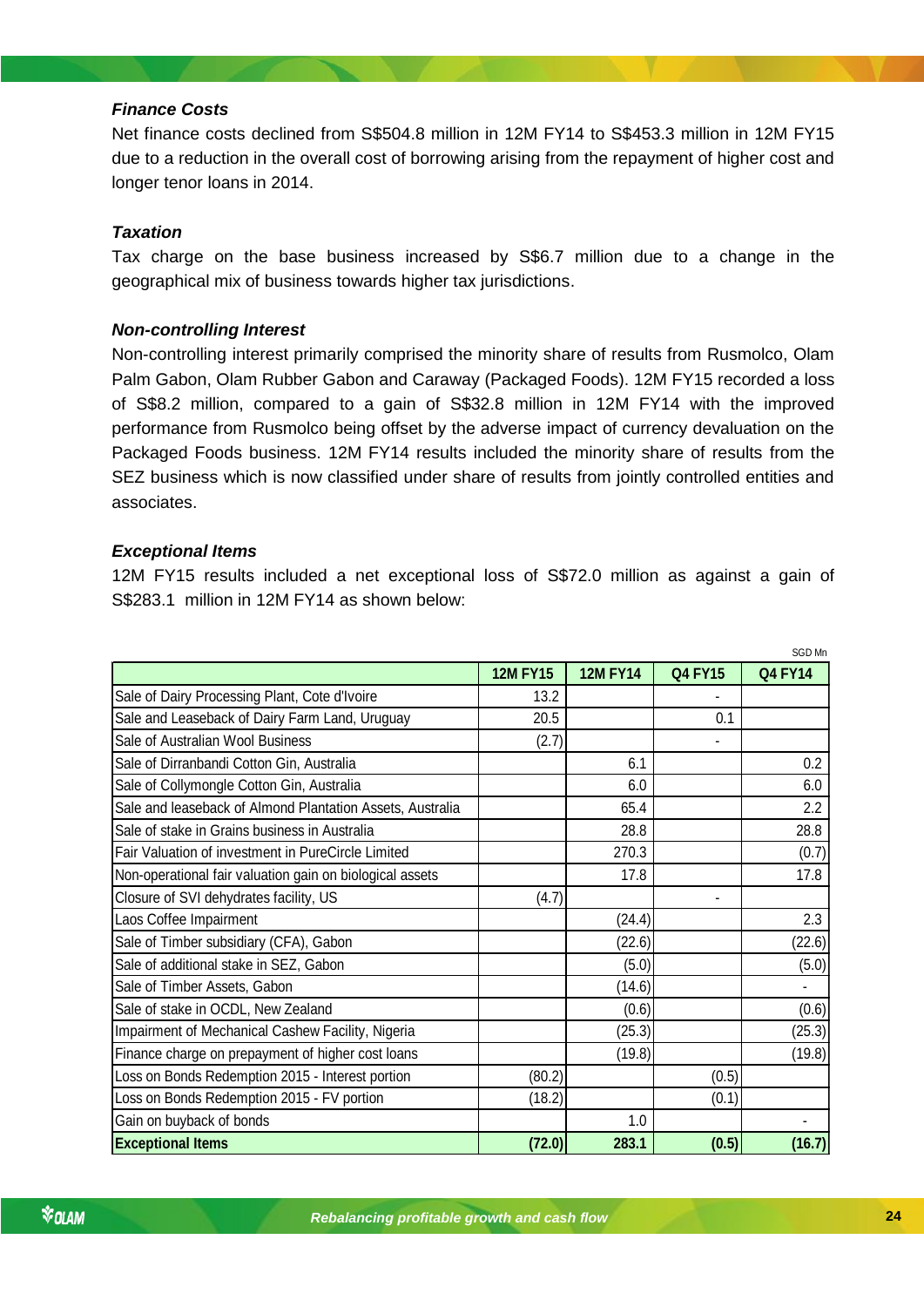### *PATMI*

Reported PATMI for 12M FY15 declined by 52.5% while Operational PATMI (excluding exceptional items) increased by 10.9% over the prior corresponding period with the positive impact of lower finance costs offsetting the lower EBITDA and higher tax for the period.

### <span id="page-24-0"></span>**Balance Sheet Analysis**

|                           |           |           | SGD Mn              |
|---------------------------|-----------|-----------|---------------------|
|                           | 30-Jun-15 | 30-Jun-14 | Change<br>vs Jun 14 |
| <b>Uses of Capital</b>    |           |           |                     |
| <b>Fixed Capital</b>      | 6,067.4   | 6,143.9   | (76.5)              |
| <b>Working Capital</b>    | 6,504.7   | 5,956.0   | 548.7               |
| Cash                      | 1,383.6   | 1,590.1   | (206.5)             |
| Others                    | (189.5)   | (127.7)   | (61.8)              |
| <b>Total</b>              | 13,766.2  | 13,562.3  | 203.9               |
| <b>Sources of Capital</b> |           |           |                     |
| Equity & Reserves         | 4,413.5   | 4,260.4   | 153.1               |
| Non-controlling interests | 225.6     | 22.1      | 203.5               |
| Short term debt           | 2,915.7   | 4,503.8   | (1,588.1)           |
| Long term debt            | 6,487.9   | 4,836.2   | 1,651.7             |
| Fair value reserve        | (276.5)   | (60.2)    | (216.3)             |
| <b>Total</b>              | 13,766.2  | 13,562.3  | 203.9               |

Our total assets of S\$13.8 billion comprised S\$1.4 billion of cash, S\$6.5 billion of working capital and S\$6.1 billion of long term fixed assets. These were funded by S\$4.4 billion of equity, S\$2.9 billion of short term debt and S\$6.5 billion of long term debt.

### <span id="page-24-1"></span>**Cash Flow Analysis**

|                                             |                 |                 | SGD Mn   |
|---------------------------------------------|-----------------|-----------------|----------|
| <b>Cash Flow Summary</b>                    | <b>12M FY15</b> | <b>12M FY14</b> | $Y$ -o-Y |
| Operating Cash flow (before Interest & Tax) | 1,209.6         | 1,175.5         | 34.1     |
| Changes in Working Capital                  | (671.6)         | (944.5)         | 272.9    |
| <b>Net Operating Cash Flow</b>              | 538.0           | 231.0           | 307.0    |
| Tax paid                                    | (75.0)          | (53.7)          | (21.3)   |
| Capex/ Investments                          | (252.3)         | (206.0)         | (46.3)   |
| <b>Free cash flow to firm (FCFF)</b>        | 210.6           | (28.7)          | 239.4    |
| Net interest paid                           | (437.0)         | (475.9)         | 38.9     |
| <b>Free cash flow to equity (FCFE)</b>      | (226.4)         | (504.6)         | 278.2    |

We generated positive free cash flow to firm of S\$210.6 million during 12M FY15 as against negative S\$28.7 million during 12M FY14 from higher operating cash flow, lower working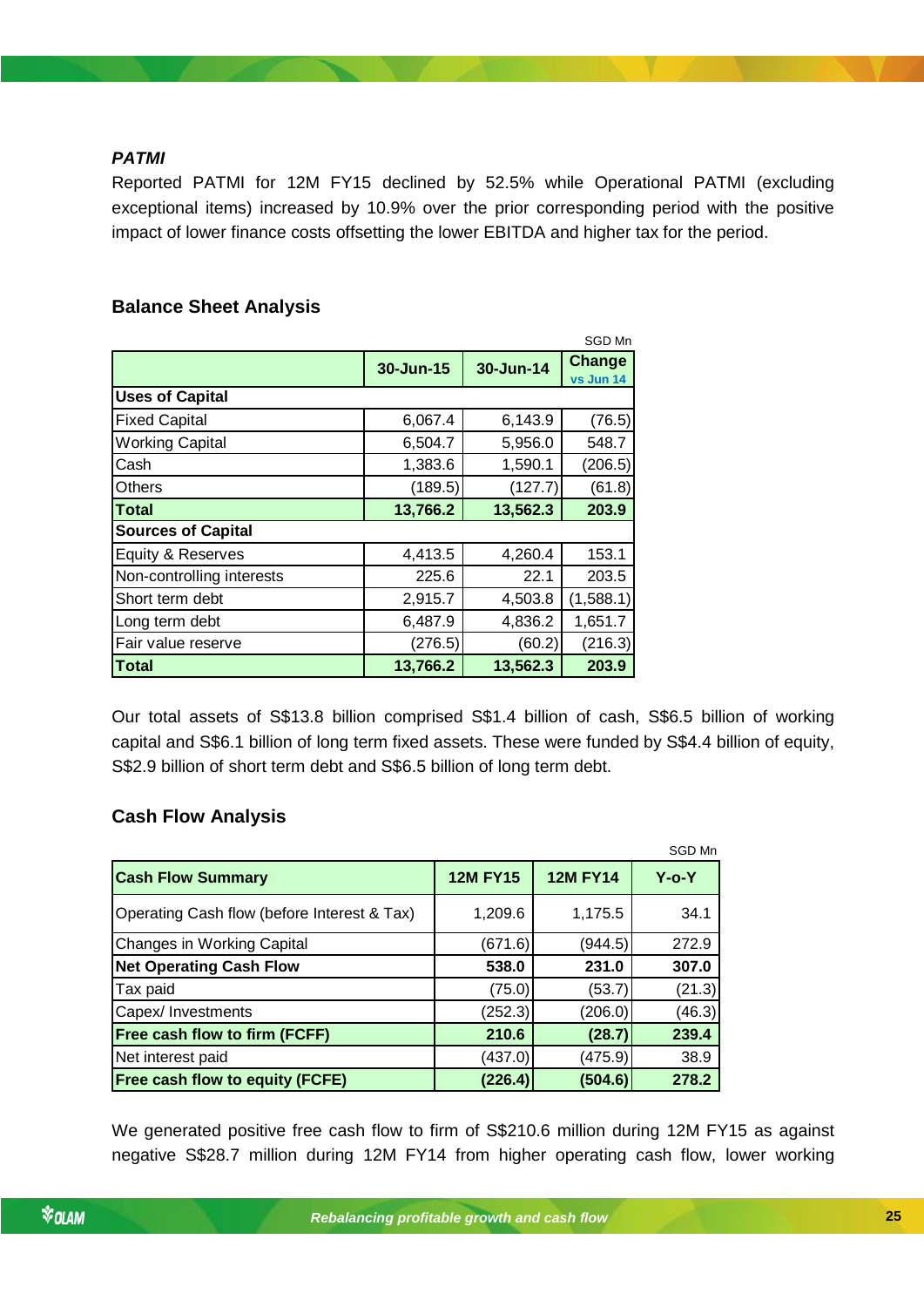capital requirements which were partly offset by an increase in fixed capital investments and tax as compared to the prior corresponding period.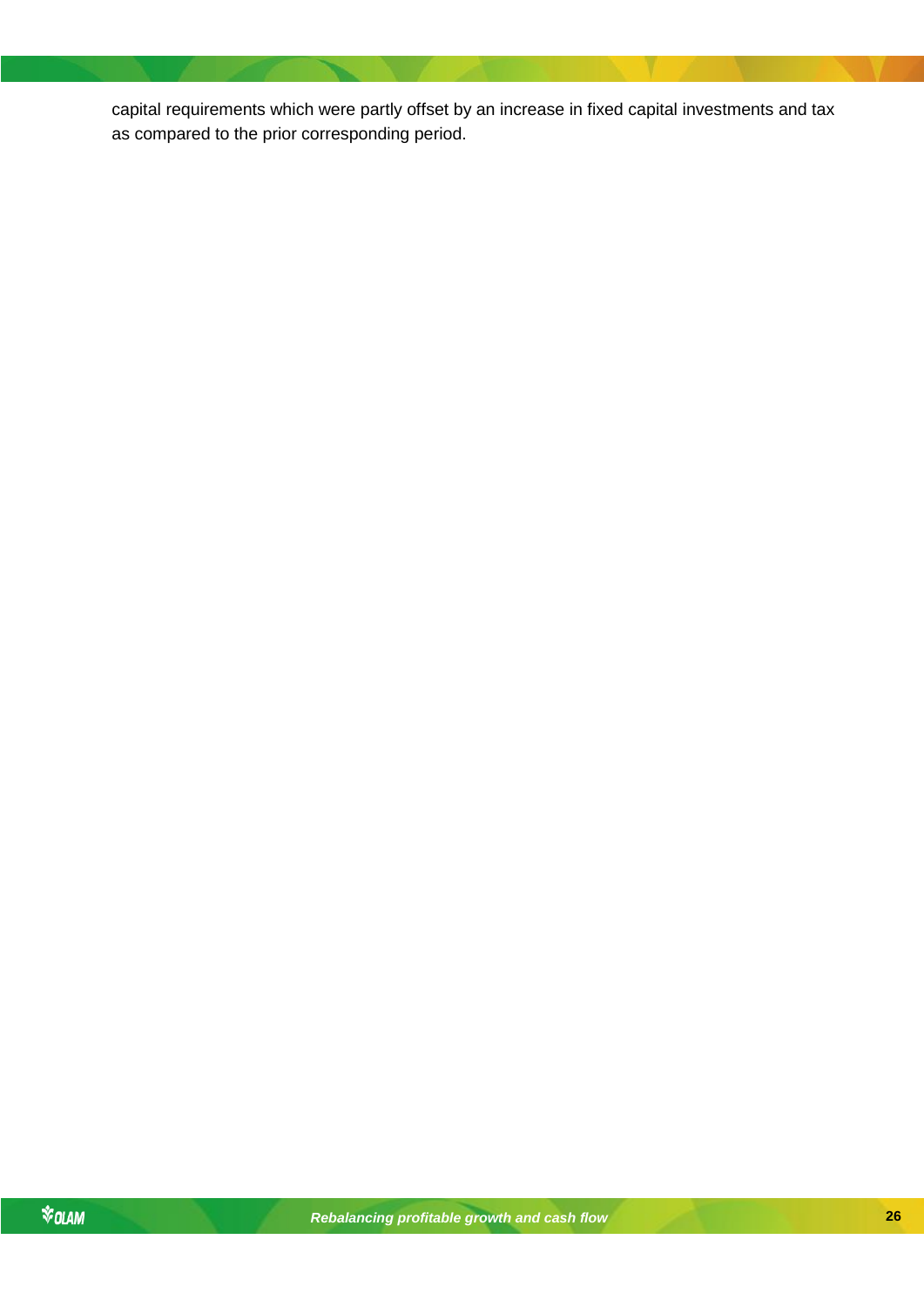## **Segmental Analysis**

| SGD Mn                                           |                        |                 |                 |                 |                 |                 |                              |           |
|--------------------------------------------------|------------------------|-----------------|-----------------|-----------------|-----------------|-----------------|------------------------------|-----------|
|                                                  | Sales Volume ('000 MT) |                 | <b>Revenue</b>  |                 | <b>EBITDA</b>   |                 | <b>Invested Capital (IC)</b> |           |
|                                                  | <b>12M FY15</b>        | <b>12M FY14</b> | <b>12M FY15</b> | <b>12M FY14</b> | <b>12M FY15</b> | <b>12M FY14</b> | 30-Jun-15                    | 30-Jun-14 |
| Edible Nuts, Spices and<br>Vegetable Ingredients | 1,448.6                | 1,570.3         | 3,811.5         | 3,452.0         | 366.2           | 362.7           | 3,442.3                      | 3,165.4   |
| Confectionery and Beverage<br>Ingredients        | 1,567.3                | 1,441.7         | 6,251.3         | 5,048.8         | 290.0           | 275.4           | 3,228.8                      | 3,129.9   |
| <b>Food Staples and Packaged</b><br>Foods        | 7,590.7                | 10,186.5        | 5,590.4         | 7,265.4         | 271.9           | 339.9           | 3,128.3                      | 3,111.1   |
| <b>Food Category</b>                             | 10,606.6               | 13,198.5        | 15,653.2        | 15,766.2        | 928.1           | 978.0           | 9,799.4                      | 9,406.4   |
| <b>Industrial Raw Materials</b><br>(IRM)         | 1,485.6                | 1,678.9         | 2,657.4         | 3,654.8         | 183.8           | 215.5           | 2,002.9                      | 1,940.9   |
| <b>Commodity Financial</b><br>Services (CFS)     | N.A.                   | N.A.            | 0.0             | 0.7             | 5.8             | (24.6)          | 65.2                         | 3.4       |
| <b>Non-Food Category</b>                         | 1,485.6                | 1,678.9         | 2,657.4         | 3,655.5         | 189.6           | 190.9           | 2,068.1                      | 1,944.3   |
| <b>Total</b>                                     | 12,092.2               | 14,877.3        | 18,310.7        | 19,421.8        | 1,117.8         | 1,168.8         | 11,867.5                     | 11,350.7  |

. . . .

<span id="page-26-0"></span>Note: IC excludes:

(a) Gabon Fertiliser Project (30-Jun-15: S\$180.5 million, 30-Jun-14: S\$184.1 million), and (b) Long Term Investment (30-Jun-15: S\$270.8 million, 30-Jun-14: S\$407.7 million)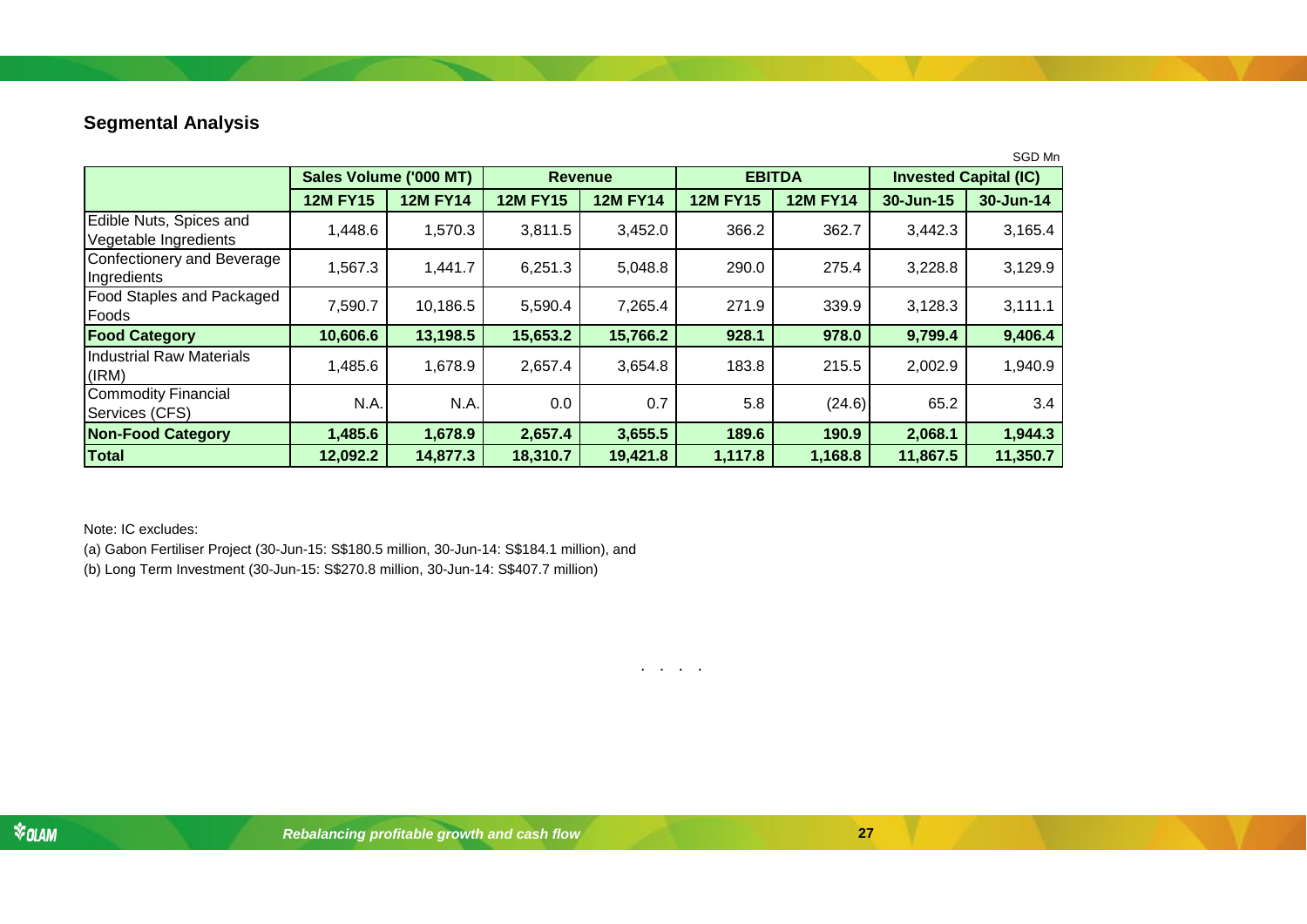### <span id="page-27-0"></span>**Annexure: Business Description**

### <span id="page-27-1"></span>**Business Model and Strategy**

Olam's business is built on a strong foundation as a fully integrated supply chain manager and processor of agricultural products and food ingredients, with operations across 16 platforms in 65 countries. As a supply chain manager, Olam is engaged in the sourcing of a wide range of agricultural commodities from the producing countries and the processing, warehousing, transporting, shipping, distributing and marketing of these products right up to the factory gate of our customers in the destination markets. We also manage risk at each stage of the supply chain. From our inception in 1989, we have evolved from a single country, single product trader to a multi-country, multi-product supply chain manager.

In that process of evolution and development, the Olam business model has grown both in depth as well as breadth, pursuing selected value chain adjacencies which both complement and enhance our core supply chain model.

#### **Business model evolution**

The evolution of our business model over recent years has led us to develop new competencies as we pursued our strategic goals, including the capabilities to identify, execute and integrate attractive acquisition opportunities in selected countries. These initiatives are carefully selected to be within or adjacent to our core value chain activities. Successfully completed transactions have addressed opportunities in the upstream (plantation and farming), midstream (manufacturing/ processing) and downstream parts of the value chain.

Building on existing and new capabilities, we have expanded upstream selectively into plantation ownership and management (perennial crops), farming (annual crops), dairy farming and forest concessions management. These opportunities, both organic and inorganic, have been pursued in countries that have a comparative advantage to produce these commodities relatively better and at relatively lower costs on a sustainable basis.

#### *Rebalancing profitable growth and cash flow* **Selective investments across the value chain**

Pursuit of this strategy has led us to invest selectively in almond orchards in Australia and US, peanut farming in Argentina, Coffee plantation in Laos, Ethiopia, Tanzania, Zambia and Brazil, Rice farming in Nigeria, Palm and Rubber plantations in Gabon, Dairy farming in Uruguay and Russia, and the development of tropical hard wood forest concessions in the Republic of Congo (ROC).

Similarly, in the midstream part of the value chain, we have pursued initiatives in value-added processing and manufacturing activities, such as peanut shelling in the US, mechanical processing of cashews in Côte d'Ivoire, hazelnut processing in Turkey, spice grinding in Vietnam, soluble Coffee manufacturing in Vietnam and Spain, Cocoa processing in Côte d'Ivoire, and Nigeria and wheat milling in Nigeria, Ghana, Senegal and Cameroon. We recently signed an agreement to acquire the global cocoa processing business of ADM, which would transform our Cocoa platform in to a market leading global player in the cocoa sector.

Downstream progress has been reflected in the initiatives completed in Packaged Foods distribution in West Africa and the successful development of our own consumer brands in the food category, which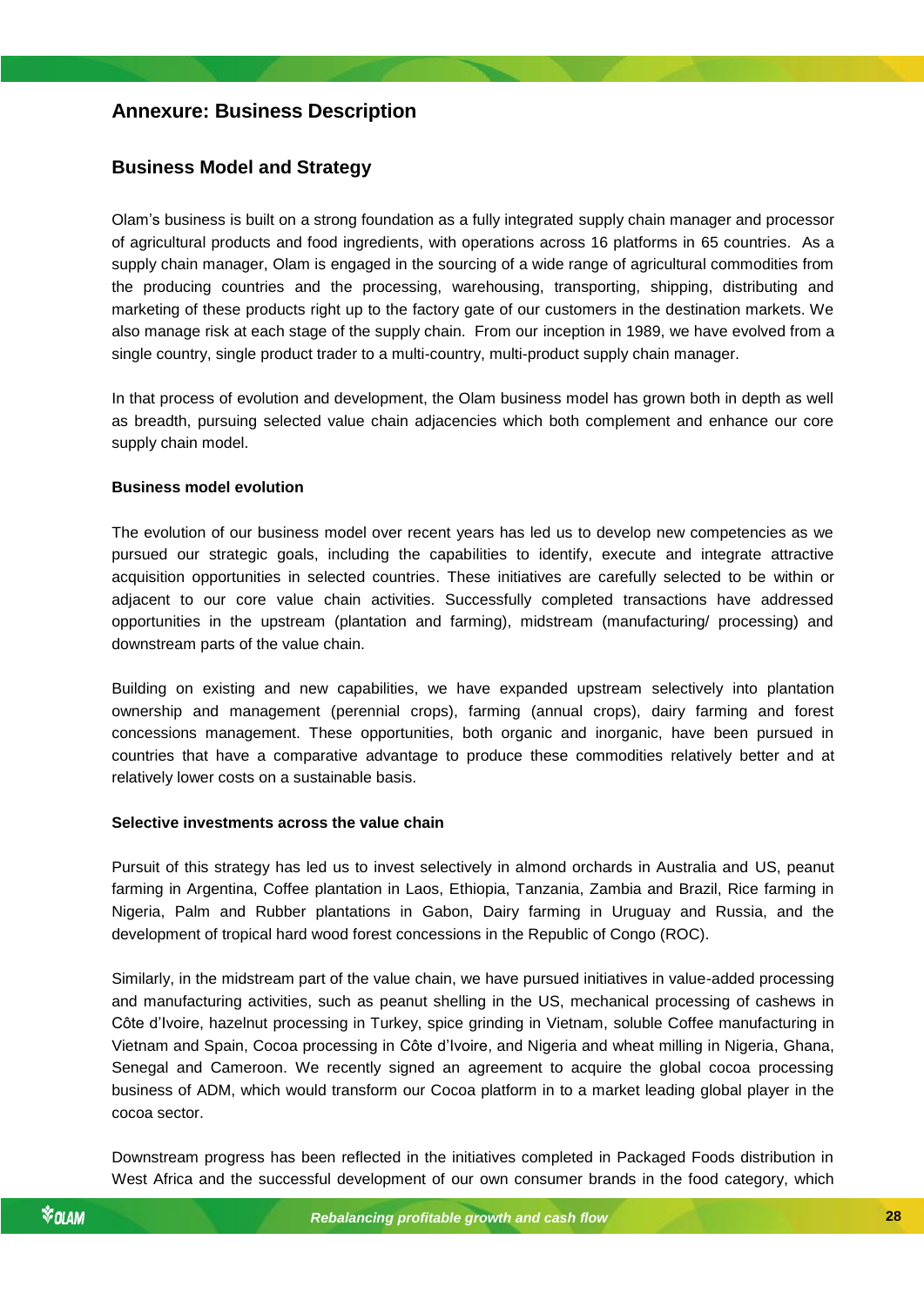capitalise on our intimate knowledge of African markets, operations, brands, and consumers. This downstream activity also builds on capabilities in the management of food supply chains and on the common distribution pipeline that we have built for related commodity products (including Rice, Sugar, wheat and Dairy) in West Africa. Initiatives in this segment include biscuits and candy manufacturing and downstream distribution in Nigeria and Ghana, juice and dairy beverages in Nigeria, instant noodles, seasonings, tomato paste distribution in Nigeria and selective West African markets.

In addition, Olam has diversified into three adjacent businesses which build on latent assets and capabilities developed over the last 25 years – the Commodity Financial Services business (CFS), the development of a Special Economic Zone (SEZ) and fertiliser manufacturing in Gabon.

#### **A responsible approach to business**

Corporate responsibility and sustainability have always been an essential part of our way of doing business around the world. In addition to our longstanding adherence to documented standards, we have also recently established an Olam Livelihood Charter, and continue to work both on our own and with selected expert partners to advance our objectives in this area.

#### **A unique and entrepreneurial culture**

One of the major factors that sets Olam apart is our unique culture: we think and act as owner-managers, focused both on the realisation of short-term results and the creation of long-term value for our stakeholders. A fully aligned organisational structure, culture and long-term compensation system support these objectives.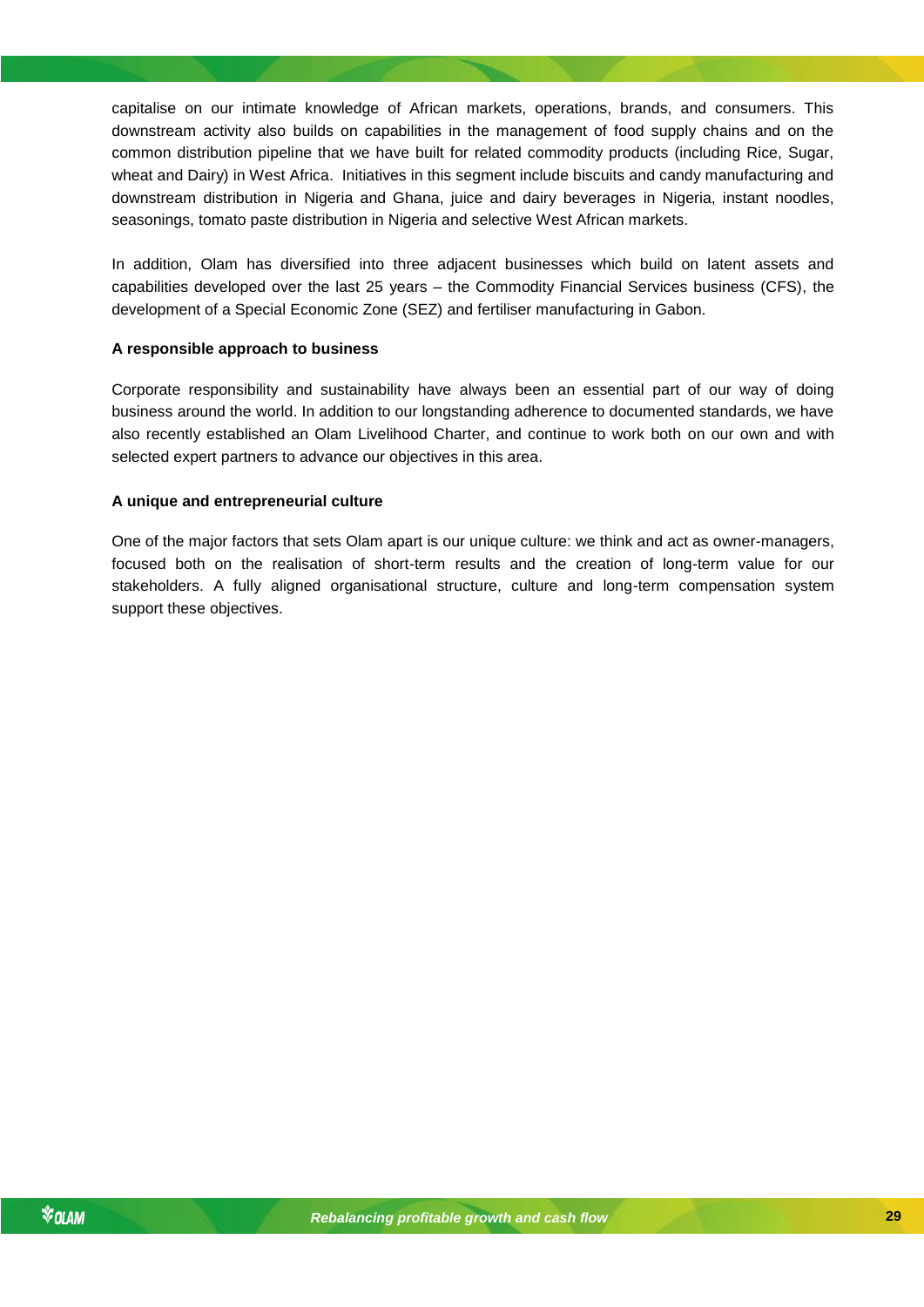## <span id="page-29-0"></span>**Business Segmentation and Reporting**

We organise Olam's operations into five business segments and three value chain segments for reporting purposes. The distribution of the 16 platforms across the business segments and the activities across the value chain segments are given below:

| <b>5 Business Segments</b>                 | <b>16 Platforms</b> |                                                          |  |
|--------------------------------------------|---------------------|----------------------------------------------------------|--|
|                                            | 1)                  | Edible Nuts (cashew, peanuts, almonds, hazelnuts and     |  |
| <b>Edible Nuts, Spices &amp; Vegetable</b> |                     | sesame)                                                  |  |
| Ingredients (formerly known as             | 2)                  | Spices & Vegetable Ingredients (including onion, garlic, |  |
| <b>Edible Nuts, Spices &amp; Beans)</b>    |                     | and tomato)                                              |  |
|                                            |                     |                                                          |  |
| <b>Confectionery &amp; Beverage</b>        | 3)                  | Cocoa                                                    |  |
| Ingredients                                | 4)                  | Coffee                                                   |  |
|                                            |                     |                                                          |  |
|                                            | 5)                  | Rice                                                     |  |
|                                            | 6)                  | <b>Sugar and Natural Sweeteners</b>                      |  |
|                                            | 7)                  | Grains (including wheat, corn and barley)                |  |
| <b>Food Staples &amp; Packaged Foods</b>   | 8)                  | Palm                                                     |  |
|                                            | 9)                  | Dairy                                                    |  |
|                                            |                     | 10) Packaged Foods                                       |  |
|                                            |                     |                                                          |  |
|                                            |                     | 11) Natural Fibres (cotton)                              |  |
|                                            |                     | 12) Wood Products                                        |  |
| <b>Industrial Raw Materials (IRM)</b>      |                     | 13) Rubber                                               |  |
|                                            |                     | 14) Fertiliser                                           |  |
|                                            |                     | 15) Special Economic Zone (SEZ)                          |  |
|                                            |                     |                                                          |  |
|                                            |                     | 16) Commodity Financial Services (Market-making, risk    |  |
| <b>Commodity Financial Services</b>        |                     | management solutions and commodity funds                 |  |
| (CFS)                                      |                     | management)                                              |  |
|                                            |                     |                                                          |  |

| <b>3 Value Chain Segments</b>                           | <b>Value Chain Activity</b>                                                                                                                                                                                |
|---------------------------------------------------------|------------------------------------------------------------------------------------------------------------------------------------------------------------------------------------------------------------|
| <b>Supply Chain (including value</b><br>added services) | Includes all activities connected with origination, sourcing,<br>primary processing, logistics, trading, marketing (including<br>VAS) and risk management of agricultural products and the<br>CFS business |
| <b>Upstream</b>                                         | Includes all activities relating to farming (annual row crops),<br>plantations (perennial tree crops), Dairy farming and forest<br>concessions                                                             |
| <b>Midstream &amp; Downstream</b>                       | Includes all activities relating to secondary processing, contract<br>manufacturing, branded distribution, private label activities and<br><b>SEZ</b>                                                      |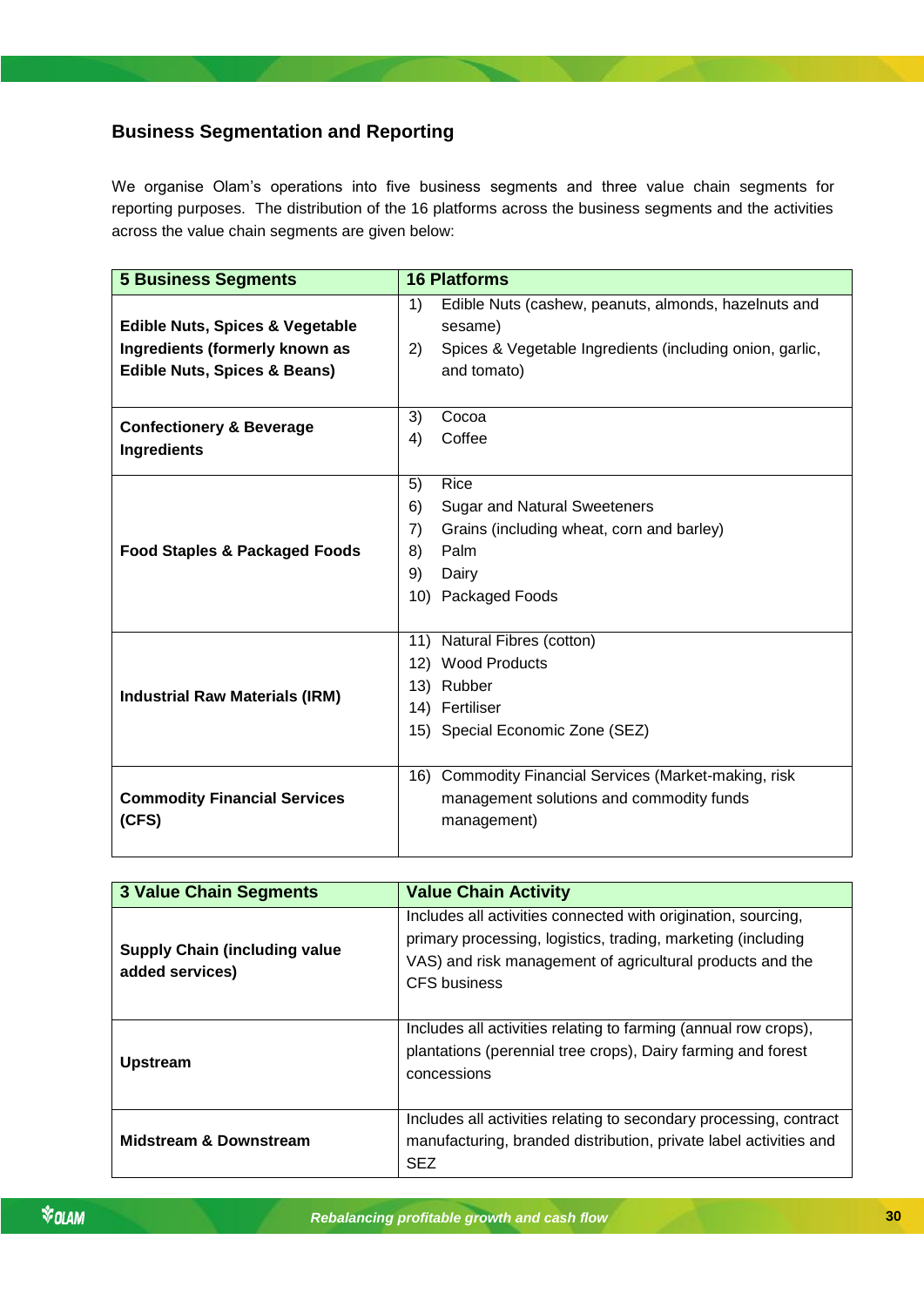The production of agricultural products is seasonal in nature. The seasonality of the products in our global portfolio depends on the location of the producing country. The harvesting season for most of the agricultural products for countries situated in the northern hemisphere generally falls between October and March. Countries in the southern hemisphere have harvesting seasons between April and September. It is also not unusual to experience both delays, as well as early starts, to the harvesting seasons in these countries in a particular year, based on weather patterns. In addition to an early or delayed harvesting season, the precise timing and size of arrivals of these products can also vary based on the farmers' selling decisions; these are mainly a function of the farmers' view on prices and inventory holding capacity. The majority of our origins are located in the northern hemisphere. Consequently, our earnings tend to be relatively higher in the first half of the year (January to June) compared to the second half of the year (July to December). Based on this seasonality, we have observed the distribution of our earnings in prior periods follow the schedule below:

| Q1          | Q2         | $1st$ Half | Q3          | Q4         | $2^{nd}$ Half |
|-------------|------------|------------|-------------|------------|---------------|
| Jan - March | Apr – June | Jan – June | July - Sept | Oct - Dec  | July – Dec    |
| $35 - 40%$  | $25 - 30%$ | $60 - 70%$ | $5 - 10%$   | $25 - 30%$ | $30 - 40%$    |

### <span id="page-30-0"></span>**Key Definitions**

The definitions for the financial terms used in the MD&A are as follows:

**Sales Volume:** There are no associated volumes for CFS and SEZ platforms

**Revenue**: Sale of goods and services

**Other Income**: Includes sale of scrap materials, commissions and claims income and fair value gain on investments held for trading. Negative goodwill, gain on sale of assets and other non-recurring, exceptional items which were presented as a part of Other Income are now classified as Exceptional Items

**Cost of Sales**: Cost of goods sold, shipping and logistics, commissions and claims expenses and the net measurement of derivative assets

**Overhead Expenses**: Employee benefit costs, manufacturing overheads, travel expenses and other direct expenses

**Other Operating Expenses**: Unrealised foreign exchange gain/loss and other expenses

**Net changes in fair value of biological assets:** Includes only operational changes in the fair value of biological assets. Non-operational changes (arising due to changes in the fair value model) which were formerly presented under this line item are now classified as Exceptional Items

**Exceptional Items**: One-off, non-recurring items, including negative goodwill and related transaction costs, gain/loss on sale of assets/business, gain/loss on buyback of bonds, impairment loss, nonoperational gain/loss from changes in fair value of biological assets, finance charges on pre-payment of loans and non-recurring business restructuring expenses. Tax expenses associated with these items are also presented as Exceptional Items. These items were earlier presented under Other Income, Cost of Sales, Overhead Expenses, Other Operating Expenses lines, Finance costs and Taxation.

**Operational PATMI**: Profit After Tax and Minority Interest (PATMI) excluding exceptional items

**EBITDA**: Earnings Before Interest, Tax, Depreciation and Amortisation (EBITDA) which includes minority interest and excludes exceptional items